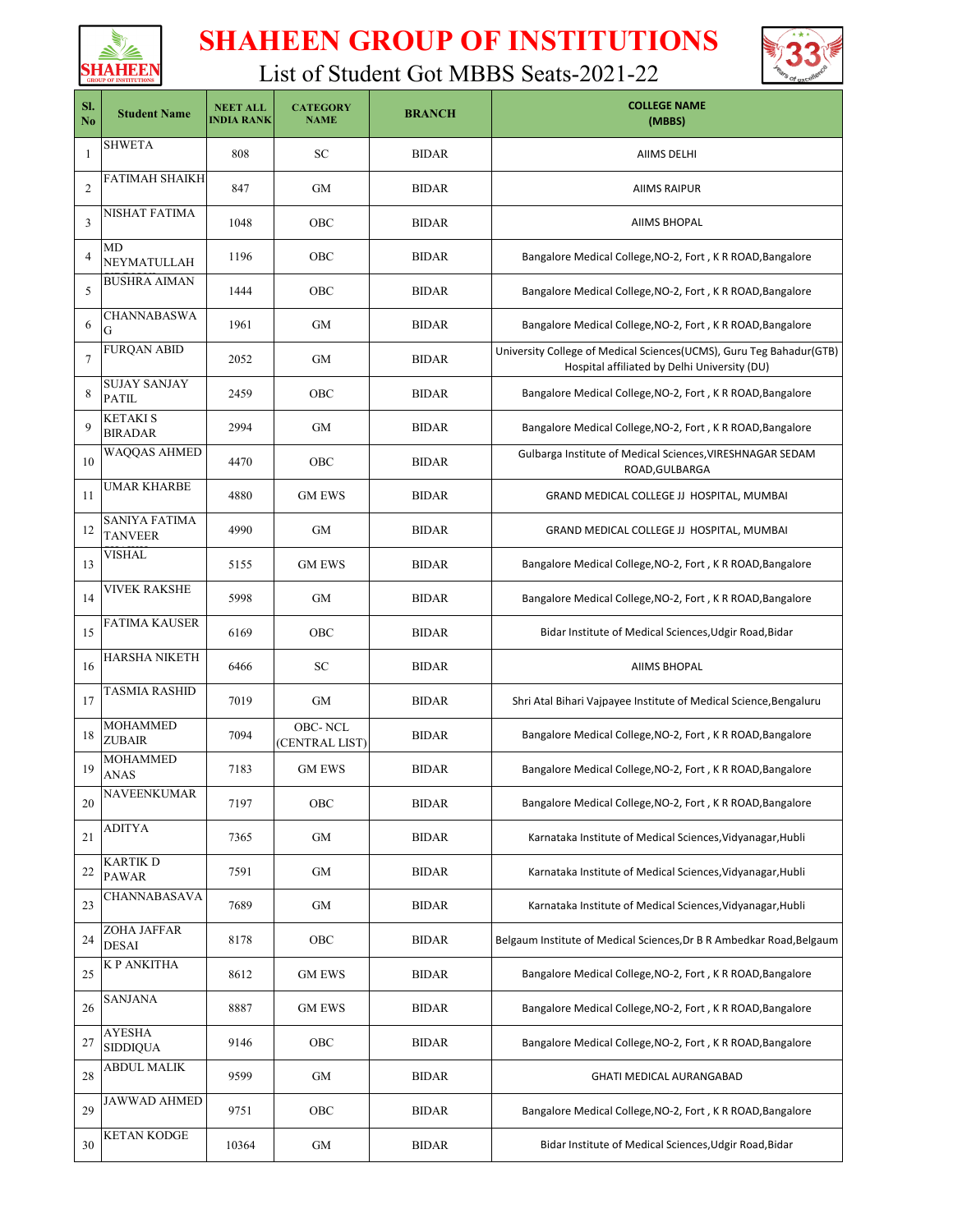



| SI.<br>No | <b>Student Name</b>                   | <b>NEET ALL</b><br><b>INDIA RANK</b> | <b>CATEGORY</b><br><b>NAME</b>   | <b>BRANCH</b> | <b>COLLEGE NAME</b><br>(MBBS)                                               |
|-----------|---------------------------------------|--------------------------------------|----------------------------------|---------------|-----------------------------------------------------------------------------|
| 31        | NIDA HURMAIN                          | 10522                                | OBC                              | <b>BIDAR</b>  | Bangalore Medical College, NO-2, Fort, K R ROAD, Bangalore                  |
| 32        | SHAKLEN ATTAR                         | 10745                                | OBC                              | <b>BIDAR</b>  | Karnataka Institute of Medical Sciences, Vidyanagar, Hubli                  |
| 33        | SAHANA PATIL                          | 10957                                | <b>GM</b>                        | <b>BIDAR</b>  | Mysore Medical College, Irwin Road, Mysore                                  |
| 34        | SHOEBA<br><b>SADIQUE HUSAIN</b>       | 11254                                | GМ                               | <b>BIDAR</b>  | Dr. Vaishampayan Memorial Government Medical College SHOLAPUR               |
| 35        | <b>UMME SULAIM</b>                    | 11584                                | OBC                              | <b>BIDAR</b>  | Karnataka Institute of Medical Sciences, Vidyanagar, Hubli                  |
| 36        | PRAJWAL PATIL                         | 11830                                | GM                               | <b>BIDAR</b>  | Karnataka Institute of Medical Sciences, Vidyanagar, Hubli                  |
| 37        | SHAIK<br><b>MOHAMMED</b>              | 11855                                | GМ                               | <b>BIDAR</b>  | Vijayanagar Institute of Medical Sciences, Cantonment, Bellary              |
| 38        | <b>HARSH VINOD</b><br><b>BASUTKAR</b> | 12813                                | OBC                              | <b>BIDAR</b>  | GRAND MEDICAL COLLEGE JJ HOSPITAL, MUMBAI                                   |
| 39        | NADEEM UL HAQ                         | 13876                                | OBC                              | <b>BIDAR</b>  | Bangalore Medical College, NO-2, Fort, K R ROAD, Bangalore                  |
| 40        | KAVYA                                 | 13880                                | OBC                              | <b>BIDAR</b>  | Shri Atal Bihari Vajpayee Institute of Medical Science, Bengaluru           |
| 41        | <b>RAHUL NASIGAR</b>                  | 14328                                | <b>GM</b>                        | <b>BIDAR</b>  | Bidar Institute of Medical Sciences, Udgir Road, Bidar                      |
| 42        | <b>CHETANA</b>                        | 15000                                | OBC                              | <b>BIDAR</b>  | Bidar Institute of Medical Sciences, Udgir Road, Bidar                      |
| 43        | ABDULLAH<br><b>EHSANUL HAQ</b>        | 15487                                | OBC                              | <b>BIDAR</b>  | Gulbarga Institute of Medical Sciences, VIRESHNAGAR SEDAM<br>ROAD, GULBARGA |
| 44        | PREM RATHOD                           | 15813                                | <b>SC</b>                        | <b>BIDAR</b>  | Bangalore Medical College, NO-2, Fort, K R ROAD, Bangalore                  |
| 45        | RATHOD DINESH                         | 16591                                | SC                               | <b>BIDAR</b>  | Bangalore Medical College, NO-2, Fort, K R ROAD, Bangalore                  |
| 46        | <b>HAFSA</b>                          | 17413                                | OBC                              | <b>BIDAR</b>  | Mysore Medical College, Irwin Road, Mysore                                  |
| 47        | <b>ABDUL RAHEEM</b>                   | 17739                                | OBC                              | <b>BIDAR</b>  | Karnataka Institute of Medical Sciences, Vidyanagar, Hubli                  |
| 48        | <b>KIRAN P</b><br><b>MALABADE</b>     | 18207                                | OBC                              | <b>BIDAR</b>  | Karnataka Institute of Medical Sciences, Vidyanagar, Hubli                  |
| 49        | <b>MD NOOR UL</b><br><b>HUDA</b>      | 18438                                | OBC                              | <b>BIDAR</b>  | Shri Atal Bihari Vajpayee Institute of Medical Science, Bengaluru           |
| 50        | <b>ADITYA PATIL</b>                   | 18555                                | GM                               | <b>BIDAR</b>  | Vijayanagar Institute of Medical Sciences, Cantonment, Bellary              |
| 51        | <b>PRATIK</b>                         | 18885                                | <b>GM EWS</b>                    | <b>BIDAR</b>  | Vijayanagar Institute of Medical Sciences, Cantonment, Bellary              |
| 52        | AYESHA SIDDIQA                        | 20050                                | <b>OBC-NCL</b><br>(CENTRAL LIST) | <b>BIDAR</b>  | Karnataka Institute of Medical Sciences, Vidyanagar, Hubli                  |
| 53        | <b>SNEHA</b>                          | 20503                                | GM                               | <b>BIDAR</b>  | Karnataka Institute of Medical Sciences, Vidyanagar, Hubli                  |
| 54        | MOHAMMED<br><b>TAHA FURQHAN</b>       | 20780                                | OBC                              | <b>BIDAR</b>  | Shri Atal Bihari Vajpayee Institute of Medical Science, Bengaluru           |
| 55        | <b>AURADE ANIKET</b>                  | 21241                                | <b>GM EWS</b>                    | <b>BIDAR</b>  | Belgaum Institute of Medical Sciences, Dr B R Ambedkar Road, Belgaum        |
| 56        | SHIVANI RAKSHE                        | 21581                                | <b>GM EWS</b>                    | <b>BIDAR</b>  | Vijayanagar Institute of Medical Sciences, Cantonment, Bellary              |
| 57        | <b>KANAKA</b><br><b>KAGGANAGI</b>     | 22033                                | GM                               | <b>BIDAR</b>  | Vijayanagar Institute of Medical Sciences, Cantonment, Bellary              |
| 58        | PREM                                  | 22332                                | SC                               | <b>BIDAR</b>  | Bangalore Medical College, NO-2, Fort, K R ROAD, Bangalore                  |
| 59        | VIBHOOSHA                             | 22851                                | GМ                               | <b>BIDAR</b>  | Belgaum Institute of Medical Sciences, Dr B R Ambedkar Road, Belgaum        |
| 60        | <b>REKHA</b>                          | 22883                                | GM                               | <b>BIDAR</b>  | Belgaum Institute of Medical Sciences, Dr B R Ambedkar Road, Belgaum        |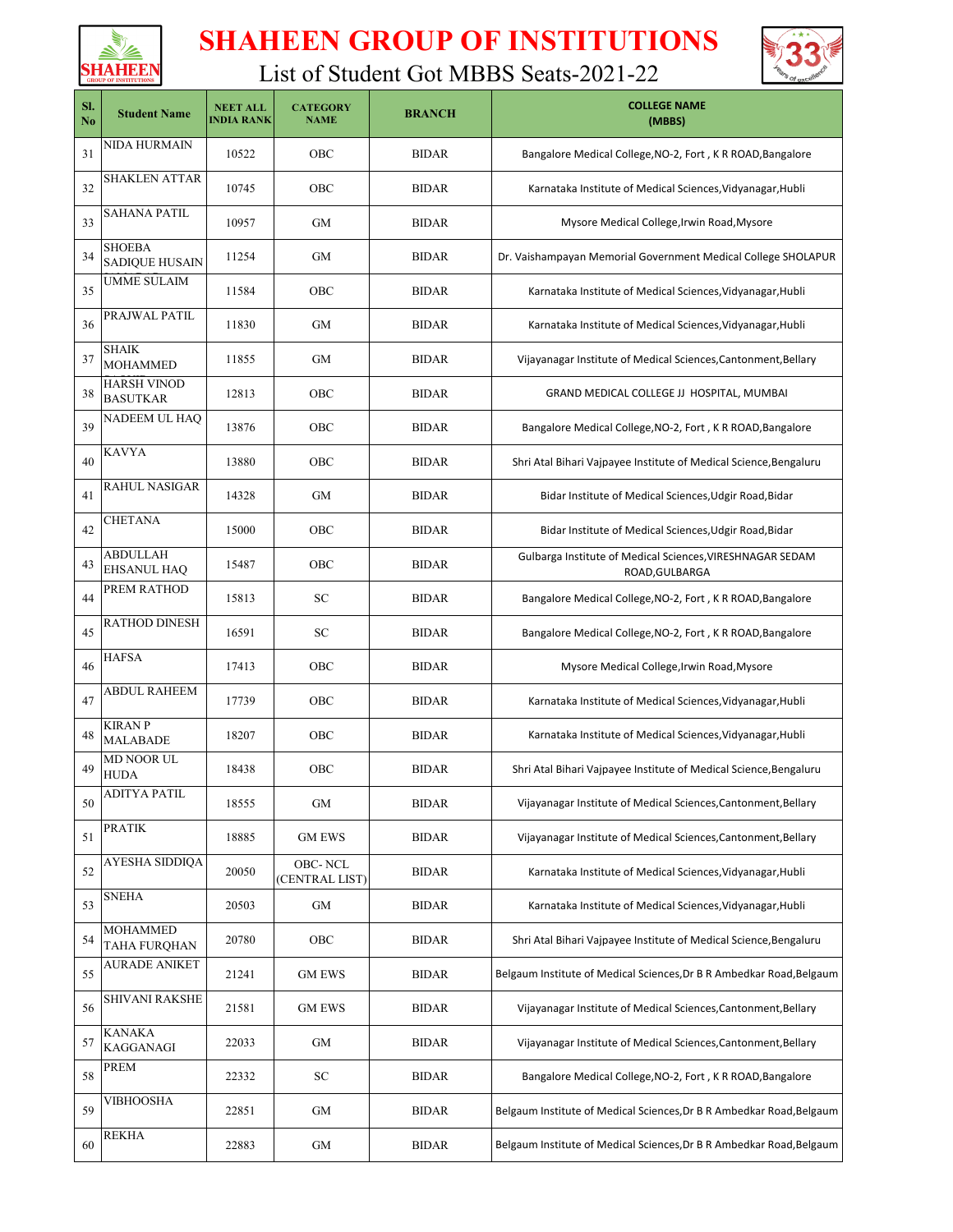



| SI.<br>N <sub>0</sub> | <b>Student Name</b>                      | <b>NEET ALL</b><br><b>INDIA RANK</b> | <b>CATEGORY</b><br><b>NAME</b>   | <b>BRANCH</b> | <b>COLLEGE NAME</b><br>(MBBS)                                                |
|-----------------------|------------------------------------------|--------------------------------------|----------------------------------|---------------|------------------------------------------------------------------------------|
| 61                    | LOKESH                                   | 23112                                | GМ                               | <b>BIDAR</b>  | Mysore Medical College, Irwin Road, Mysore                                   |
| 62                    | MAHROZE FAIZA                            | 23574                                | GМ                               | <b>BIDAR</b>  | Bidar Institute of Medical Sciences, Udgir Road, Bidar                       |
| 63                    | MOHAMMED<br>ZAID                         | 24342                                | OBC                              | <b>BIDAR</b>  | Belgaum Institute of Medical Sciences, Dr B R Ambedkar Road, Belgaum         |
| 64                    | PRATIBHA H<br><b>CHAVAN</b>              | 24729                                | SC                               | <b>BIDAR</b>  | Bangalore Medical College, NO-2, Fort, K R ROAD, Bangalore                   |
| 65                    | AQSA MALIHA                              | 25375                                | OBC                              | <b>BIDAR</b>  | M.S.Ramaiah Medical College, MSR Nagar, MSRIT<br>Post, Mathikere, Bangalore  |
| 66                    | <b>ADITI BIRADAR</b>                     | 25763                                | <b>GM</b>                        | <b>BIDAR</b>  | Bidar Institute of Medical Sciences, Udgir Road, Bidar                       |
| 67                    | SHIVALEELA                               | 25784                                | GМ                               | <b>BIDAR</b>  | Belgaum Institute of Medical Sciences, Dr B R Ambedkar Road, Belgaum         |
| 68                    | UDAYKUMAR                                | 26419                                | GМ                               | <b>BIDAR</b>  | Vijayanagar Institute of Medical Sciences, Cantonment, Bellary               |
| 69                    | RUCHITA                                  | 26744                                | <b>OBC</b>                       | <b>BIDAR</b>  | Gulbarga Institute of Medical Sciences, VIRESHNAGAR SEDAM<br>ROAD, GULBARGA  |
| 70                    | ASHISH ALI                               | 26766                                | OBC                              | <b>BIDAR</b>  | Mandya Institute of Medical Sciences, District Hospital, Mandya              |
| 71                    | <b>RUHA ARIF</b><br>ZAHIRUDDIN           | 26799                                | <b>OBC-NCL</b><br>(CENTRAL LIST) | <b>BIDAR</b>  | Mysore Medical College, Irwin Road, Mysore                                   |
| 72                    | <b>DEEPIKA</b>                           | 27240                                | <b>GM</b>                        | <b>BIDAR</b>  | Belgaum Institute of Medical Sciences, Dr B R Ambedkar Road, Belgaum         |
| 73                    | SUDEEP                                   | 27477                                | <b>OBC-NCL</b><br>(CENTRAL LIST) | <b>BIDAR</b>  | Vijayanagar Institute of Medical Sciences, Cantonment, Bellary               |
| 74                    | <b>TAQDEES</b><br><b>FATIMA</b>          | 27659                                | OBC                              | <b>BIDAR</b>  | Bidar Institute of Medical Sciences, Udgir Road, Bidar                       |
| 75                    | ADNAN A NADAF                            | 27693                                | OBC-NCL<br>(CENTRAL LIST)        | <b>BIDAR</b>  | Shimoga Institute of Medical Sciences, Sagar Road, Shimoga                   |
| 76                    | <b>PRIYANKA</b><br><b>NAGANATH</b>       | 27950                                | GM                               | <b>BIDAR</b>  | Bidar Institute of Medical Sciences, Udgir Road, Bidar                       |
| 77                    | ANJALI                                   | 28345                                | <b>GM EWS</b>                    | <b>BIDAR</b>  | Vijayanagar Institute of Medical Sciences, Cantonment, Bellary               |
| 78                    | MOHAMMAD<br><b>AQEEB AMEEN</b>           | 28747                                | OBC                              | <b>BIDAR</b>  | Shimoga Institute of Medical Sciences, Sagar Road, Shimoga                   |
| 79                    | SANIA SABAH                              | 28833                                | OBC                              | <b>BIDAR</b>  | Vijayanagar Institute of Medical Sciences, Cantonment, Bellary               |
| 80                    | <b>SAHANA PATIL</b>                      | 29084                                | GM                               | <b>BIDAR</b>  | Bidar Institute of Medical Sciences, Udgir Road, Bidar                       |
| 81                    | HABIBULLAH<br><b>ZEESHAN</b>             | 29432                                | OBC                              | <b>BIDAR</b>  | Vijayanagar Institute of Medical Sciences, Cantonment, Bellary               |
| 82                    | SYED HAJI                                | 29509                                | OBC                              | <b>BIDAR</b>  | Shri Atal Bihari Vajpayee Institute of Medical Science, Bengaluru            |
| 83                    | <b>KHATHEEJA</b><br><b>KABSA FARATH</b>  | 29537                                | OBC                              | <b>BIDAR</b>  | Hassan Institute of Medical Sciences, Near Chamarajendra<br>Hospital, Hassan |
| 84                    | IQRA KHAN                                | 29603                                | <b>GM EWS</b>                    | <b>BIDAR</b>  | SHYAMSHA MEDICAL COLLEGE REWA                                                |
| 85                    | <b>ANGEL</b><br><b>MICHELLE</b>          | 29812                                | GM                               | <b>BIDAR</b>  | Bidar Institute of Medical Sciences, Udgir Road, Bidar                       |
| 86                    | <b>SHRINIVAS</b><br><b>SANJAY BHALKE</b> | 29857                                | <b>GM EWS</b>                    | <b>BIDAR</b>  | Vilasrao Deshmukh Govt. Medical Institute of Sciences, Latur                 |
| 87                    | VARUN SK                                 | 29938                                | GМ                               | <b>BIDAR</b>  | Belgaum Institute of Medical Sciences, Dr B R Ambedkar Road, Belgaum         |
| 88                    | <b>SANGSHETTY</b>                        | 30065                                | GМ                               | <b>BIDAR</b>  | Vijayanagar Institute of Medical Sciences, Cantonment, Bellary               |
| 89                    | <b>ABHISHEK</b>                          | 30120                                | GM                               | <b>BIDAR</b>  | Shri Atal Bihari Vajpayee Institute of Medical Science, Bengaluru            |
| 90                    | VIJAYAKUMAR<br><b>BANDI</b>              | 30316                                | <b>GM EWS</b>                    | <b>BIDAR</b>  | Vijayanagar Institute of Medical Sciences, Cantonment, Bellary               |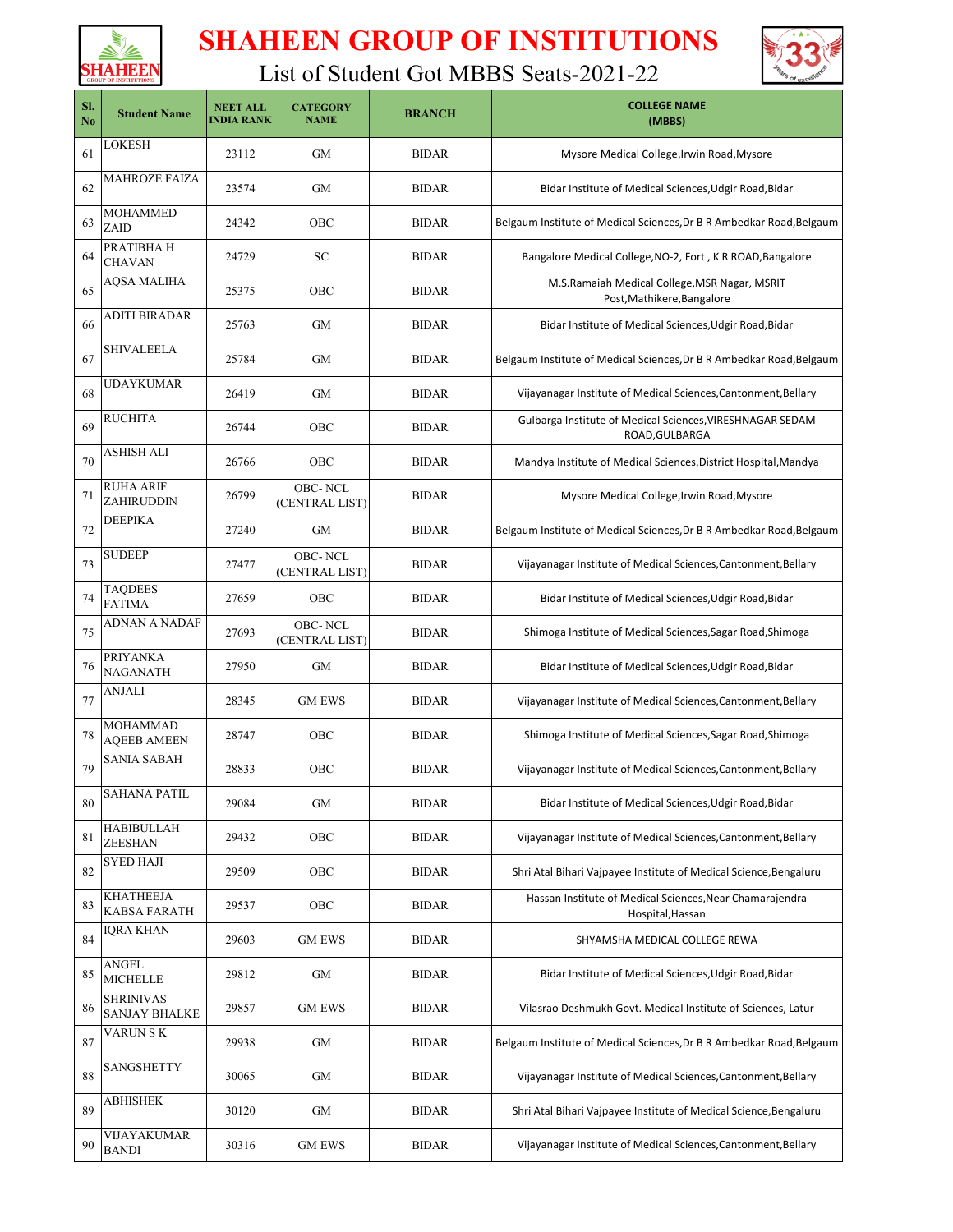



| SI.<br>N <sub>0</sub> | <b>Student Name</b>                  | <b>NEET ALL</b><br><b>INDIA RANK</b> | <b>CATEGORY</b><br><b>NAME</b>   | <b>BRANCH</b> | <b>COLLEGE NAME</b><br>(MBBS)                                                        |
|-----------------------|--------------------------------------|--------------------------------------|----------------------------------|---------------|--------------------------------------------------------------------------------------|
| 91                    | <b>SINDHU</b>                        | 30449                                | <b>OBC</b>                       | <b>BIDAR</b>  | Gulbarga Institute of Medical Sciences, VIRESHNAGAR SEDAM<br>ROAD, GULBARGA          |
| 92                    | MOHAMMED<br><b>TOLE PATEL</b>        | 30884                                | OBC-NCL<br>(CENTRAL LIST)        | <b>BIDAR</b>  | Gulbarga Institute of Medical Sciences, VIRESHNAGAR SEDAM<br>ROAD, GULBARGA          |
| 93                    | NANDINI V<br><b>KANKURTE</b>         | 31005                                | OBC                              | <b>BIDAR</b>  | Vijayanagar Institute of Medical Sciences, Cantonment, Bellary                       |
| 94                    | <b>SYED ASHER</b><br><b>HUSSAIN</b>  | 31396                                | <b>OBC-NCL</b><br>(CENTRAL LIST) | <b>BIDAR</b>  | Bidar Institute of Medical Sciences, Udgir Road, Bidar                               |
| 95                    | NISBA SANA                           | 31612                                | <b>OBC-NCL</b><br>(CENTRAL LIST) | <b>BIDAR</b>  | Hassan Institute of Medical Sciences, Near Chamarajendra<br>Hospital, Hassan         |
| 96                    | VAISHNAVI                            | 31636                                | <b>OBC</b>                       | <b>BIDAR</b>  | Karnataka Institute of Medical Sciences, Vidyanagar, Hubli                           |
| 97                    | AKASH RAJ M                          | 32731                                | <b>OBC</b>                       | <b>BIDAR</b>  | Belgaum Institute of Medical Sciences, Dr B R Ambedkar Road, Belgaum                 |
| 98                    | AVINASH                              | 33943                                | <b>GM</b>                        | <b>BIDAR</b>  | B.J. Medical College and Civil hospital, Ahmadabad                                   |
| 99                    | OMKARREDDY                           | 33996                                | <b>GM</b>                        | <b>BIDAR</b>  | Bidar Institute of Medical Sciences, Udgir Road, Bidar                               |
| 100                   | <b>RAFEEYA</b><br><b>FATHIMAK</b>    | 34719                                | <b>OBC</b>                       | <b>BIDAR</b>  | Belgaum Institute of Medical Sciences, Dr B R Ambedkar Road, Belgaum                 |
| 101                   | <b>SAI KISHAN</b><br><b>REDDY</b>    | 34783                                | <b>GM</b>                        | <b>BIDAR</b>  | Gulbarga Institute of Medical Sciences, VIRESHNAGAR SEDAM<br>ROAD, GULBARGA          |
| 102                   | SAFIA FATIMA                         | 35362                                | <b>OBC</b>                       | <b>BIDAR</b>  | Raichur Institute of Medical Sciences, Sy No.307 & 308, Hyderabad -<br>Road, Raichur |
| 103                   | <b>JYOTI VITTAL</b><br><b>PUJARI</b> | 35711                                | <b>OBC-NCL</b><br>(CENTRAL LIST) | <b>BIDAR</b>  | Vijayanagar Institute of Medical Sciences, Cantonment, Bellary                       |
| 104                   | B NIKHITA                            | 36005                                | <b>GM</b>                        | <b>BIDAR</b>  | Gulbarga Institute of Medical Sciences, VIRESHNAGAR SEDAM<br>ROAD, GULBARGA          |
| 105                   | <b>HUSNA</b><br><b>MOHAMMADI</b>     | 36039                                | <b>OBC</b>                       | <b>BIDAR</b>  | Gulbarga Institute of Medical Sciences, VIRESHNAGAR SEDAM<br>ROAD, GULBARGA          |
| 106                   | AYISHA<br><b>AMANULLA</b>            | 36275                                | <b>OBC</b>                       | <b>BIDAR</b>  | Belgaum Institute of Medical Sciences, Dr B R Ambedkar Road, Belgaum                 |
| 107                   | <b>PRAFUL</b>                        | 36299                                | <b>OBC-NCL</b><br>(CENTRAL LIST) | <b>BIDAR</b>  | Vijayanagar Institute of Medical Sciences, Cantonment, Bellary                       |
| 108                   | <b>KIRAN</b>                         | 36580                                | <b>OBC-NCL</b><br>(CENTRAL LIST) | <b>BIDAR</b>  | Vijayanagar Institute of Medical Sciences, Cantonment, Bellary                       |
| 109                   | <b>MUBEEN PATEL</b>                  | 36625                                | <b>OBC</b>                       | <b>BIDAR</b>  | Gulbarga Institute of Medical Sciences, VIRESHNAGAR SEDAM<br>ROAD, GULBARGA          |
| $110\,$               | <b>SHAIKH</b><br><b>MOHAMMED</b>     | 37092                                | OBC                              | <b>BIDAR</b>  | Gulbarga Institute of Medical Sciences, VIRESHNAGAR SEDAM<br>ROAD, GULBARGA          |
| 111                   | <b>SYED ALTAF SAIF</b><br>ALI        | 37131                                | <b>GM EWS</b>                    | <b>BIDAR</b>  | Deccan College of Medical Sciences, Hyderabad                                        |
| 112                   | <b>SHAZIYA</b>                       | 37357                                | OBC                              | <b>BIDAR</b>  | Bidar Institute of Medical Sciences, Udgir Road, Bidar                               |
| 113                   | ADEEBA<br><b>NOORAIN</b>             | 37391                                | OBC-NCL<br>(CENTRAL LIST)        | <b>BIDAR</b>  | Raichur Institute of Medical Sciences, Sy No.307 & 308, Hyderabad -<br>Road, Raichur |
| 114                   | VIKAS HADAPAD                        | 37752                                | OBC                              | <b>BIDAR</b>  | Belgaum Institute of Medical Sciences, Dr B R Ambedkar Road, Belgaum                 |
| 115                   | MUKTA                                | 39113                                | <b>GM EWS</b>                    | <b>BIDAR</b>  | Gulbarga Institute of Medical Sciences, VIRESHNAGAR SEDAM<br>ROAD, GULBARGA          |
| 116                   | SANTOSHI                             | 39404                                | GM                               | <b>BIDAR</b>  | Gulbarga Institute of Medical Sciences, VIRESHNAGAR SEDAM<br>ROAD, GULBARGA          |
| 117                   | BANDUMA                              | 39634                                | OBC                              | <b>BIDAR</b>  | Vijayanagar Institute of Medical Sciences, Cantonment, Bellary                       |
| 118                   | AKASH                                | 40271                                | ST                               | <b>BIDAR</b>  | Bangalore Medical College, NO-2, Fort, K R ROAD, Bangalore                           |
| 119                   | <b>GOPAL REDDY</b>                   | 40354                                | GM                               | <b>BIDAR</b>  | Mandya Institute of Medical Sciences, District Hospital, Mandya                      |
| 120                   | <b>TAZKIYA</b><br><b>FARHAT</b>      | 40381                                | OBC-NCL<br>(CENTRAL LIST)        | <b>BIDAR</b>  | SSPM Medical College& Lifetime Hospital, Sindhudurg                                  |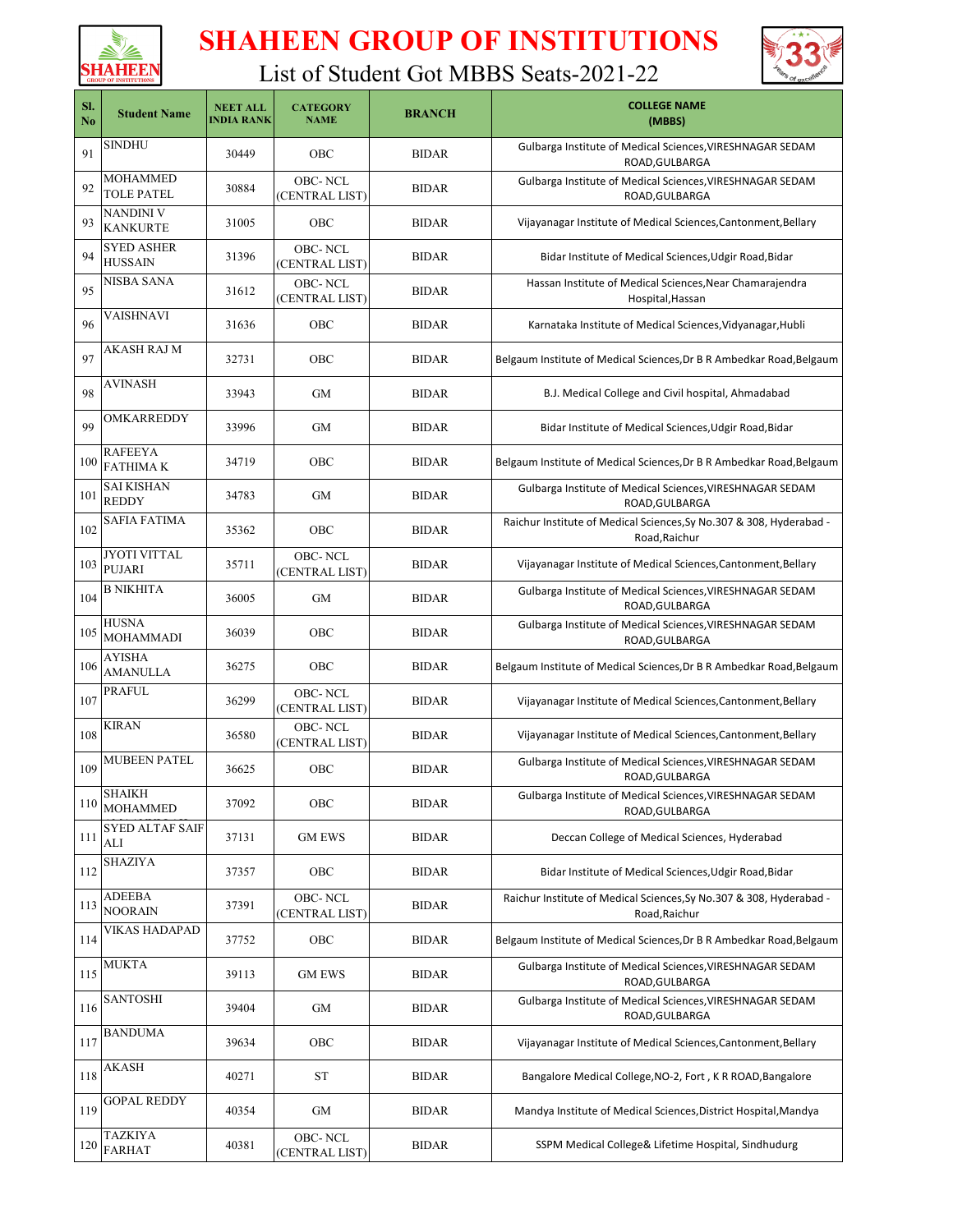



| SI.<br>N <sub>o</sub> | <b>Student Name</b>                     | <b>NEET ALL</b><br><b>INDIA RANK</b> | <b>CATEGORY</b><br><b>NAME</b>   | <b>BRANCH</b> | <b>COLLEGE NAME</b><br>(MBBS)                                                                                                         |
|-----------------------|-----------------------------------------|--------------------------------------|----------------------------------|---------------|---------------------------------------------------------------------------------------------------------------------------------------|
| 121                   | PRAJWAL                                 | 40396                                | <b>GM</b>                        | <b>BIDAR</b>  | Bidar Institute of Medical Sciences, Udgir Road, Bidar                                                                                |
| 122                   | <b>CHANNAPPA</b><br><b>GOUDA PATIL</b>  | 40405                                | <b>OBC</b>                       | <b>BIDAR</b>  | Vijayanagar Institute of Medical Sciences, Cantonment, Bellary                                                                        |
| 123                   | KHALEELUL<br><b>RAHAMAN</b>             | 40499                                | OBC-NCL<br>(CENTRAL LIST)        | <b>BIDAR</b>  | Raichur Institute of Medical Sciences, Sy No.307 & 308, Hyderabad -<br>Road, Raichur                                                  |
| 124                   | <b>FARAN AHMED</b>                      | 40893                                | OBC-NCL<br>(CENTRAL LIST)        | <b>BIDAR</b>  | Vijayanagar Institute of Medical Sciences, Cantonment, Bellary                                                                        |
| 125                   | <b>SHIVA PRASAD</b>                     | 41209                                | OBC                              | <b>BIDAR</b>  | Gulbarga Institute of Medical Sciences, VIRESHNAGAR SEDAM<br>ROAD, GULBARGA                                                           |
| 126                   | PRAJWAL REDDY<br><b>DESHMUKH</b>        | 42090                                | <b>GM</b>                        | <b>BIDAR</b>  | Gulbarga Institute of Medical Sciences, VIRESHNAGAR SEDAM<br>ROAD, GULBARGA                                                           |
| 127                   | <b>BHAGYASHREE K</b><br><b>KUNNUR</b>   | 42591                                | OBC                              | <b>BIDAR</b>  | Gulbarga Institute of Medical Sciences, VIRESHNAGAR SEDAM<br>ROAD, GULBARGA                                                           |
| 128                   | RIYAZ AHMED<br><b>BARBHUIYA</b>         | 42652                                | <b>GM EWS</b>                    | <b>BIDAR</b>  | SINCHAL GOVT MEDICAL COLLEGE, ASSAM                                                                                                   |
| 129                   | <b>ARSHIYA</b><br><b>KHANAM</b>         | 42915                                | <b>OBC</b>                       | <b>BIDAR</b>  | Gulbarga Institute of Medical Sciences, VIRESHNAGAR SEDAM<br>ROAD, GULBARGA                                                           |
| 130                   | <b>MOHAMMED</b><br><b>KASHIF</b>        | 42942                                | <b>OBC-NCL</b><br>(CENTRAL LIST) | <b>BIDAR</b>  | Gulbarga Institute of Medical Sciences, VIRESHNAGAR SEDAM<br>ROAD, GULBARGA                                                           |
| 131                   | ZOYA MEHVESH                            | 44816                                | <b>OBC</b>                       | <b>BIDAR</b>  | Gulbarga Institute of Medical Sciences, VIRESHNAGAR SEDAM<br>ROAD, GULBARGA                                                           |
| 132                   | <b>B K PRAMOD</b>                       | 45023                                | <b>OBC</b>                       | <b>BIDAR</b>  | Hassan Institute of Medical Sciences, Near Chamarajendra<br>Hospital, Hassan                                                          |
| 133                   | <b>SHUMAILA</b><br><b>PARVEEN</b>       | 45173                                | <b>OBC</b>                       | <b>BIDAR</b>  | Bidar Institute of Medical Sciences, Udgir Road, Bidar                                                                                |
| 134                   | SUPRIYA PATIL                           | 45567                                | <b>GM</b>                        | <b>BIDAR</b>  | Bidar Institute of Medical Sciences, Udgir Road, Bidar                                                                                |
| 135                   | <b>PAWANA</b><br>MATHPATI               | 45835                                | <b>GM</b>                        | <b>BIDAR</b>  | Bidar Institute of Medical Sciences, Udgir Road, Bidar                                                                                |
| 136                   | <b>MOHAMMED</b><br><b>ANAS</b>          | 47031                                | <b>OBC</b>                       | <b>BIDAR</b>  | Gadag Institute of Medical Sciences, MULGUND<br>ROAD, MALLASAMUDRA, GADAG                                                             |
| 137                   | <b>SHAIKH ALISHA</b><br><b>ALI MOHD</b> | 47035                                | <b>OBC</b>                       | <b>BIDAR</b>  | <b>MIMNR LATUR</b>                                                                                                                    |
| 138                   | <b>VIVEKANAND</b>                       | 47061                                | <b>OBC</b>                       | <b>BIDAR</b>  | ESI Medical College, Sedam Road, Gulbarga                                                                                             |
| 139                   | <b>RAHUL REDDY</b>                      | 47171                                | <b>GM</b>                        | <b>BIDAR</b>  | Bidar Institute of Medical Sciences, Udgir Road, Bidar                                                                                |
| 140                   | <b>ILYAS PATEL</b>                      | 47489                                | OBC                              | <b>BIDAR</b>  | Bidar Institute of Medical Sciences, Udgir Road, Bidar                                                                                |
| 141                   | MOHAMMED<br>SAAD                        | 47622                                | OBC                              | <b>BIDAR</b>  | Raichur Institute of Medical Sciences, Sy No.307 & 308, Hyderabad -<br>Road, Raichur                                                  |
| 142                   | GANESH                                  | 48437                                | <b>GM EWS</b>                    | <b>BIDAR</b>  | Gulbarga Institute of Medical Sciences, VIRESHNAGAR SEDAM<br>ROAD, GULBARGA                                                           |
| 143                   | MOHAMMED<br>ZAID K                      | 48504                                | OBC                              | <b>BIDAR</b>  | BGS Global Institute of Medical Sciences,# 67, BGS Health &<br>Education, City, Uttarahalli Main Road, Kengeri, Bangalore             |
| 144                   | AMOGH BHANDE                            | 48537                                | <b>GM</b>                        | <b>BIDAR</b>  | Vydehi Institute of Medical Science and Research Centre, No. 82, EPIP<br>Area, Nallurahalli, Mahadevpura, White Field Road, Bangalore |
| 145                   | <b>SANJANA</b><br><b>KUMBAR</b>         | 48573                                | <b>OBC</b>                       | <b>BIDAR</b>  | ATAL BIHARI WATPAI GOVT MEDICAL COLLEGE BANGALORE                                                                                     |
| 146                   | SHAMIDA<br><b>SULTANA</b>               | 48753                                | OBC                              | <b>BIDAR</b>  | Vijayanagar Institute of Medical Sciences, Cantonment, Bellary                                                                        |
| 147                   | FURQAN<br>AHAMED                        | 49143                                | OBC                              | <b>BIDAR</b>  | Karwar Institute of Medical Science, M G ROAD, KARWAR, UTTARA<br>KANNADA                                                              |
| 148                   | <b>MOHAMMED</b><br><b>NUMAN</b>         | 49379                                | OBC                              | <b>BIDAR</b>  | Bidar Institute of Medical Sciences, Udgir Road, Bidar                                                                                |
| 149                   | BHARATAKUMAR                            | 49409                                | <b>GM EWS</b>                    | <b>BIDAR</b>  | Raichur Institute of Medical Sciences, Sy No.307 & 308, Hyderabad -<br>Road, Raichur                                                  |
| 150                   | <b>AISHWARYA</b>                        | 49471                                | GM                               | <b>BIDAR</b>  | Bidar Institute of Medical Sciences, Udgir Road, Bidar                                                                                |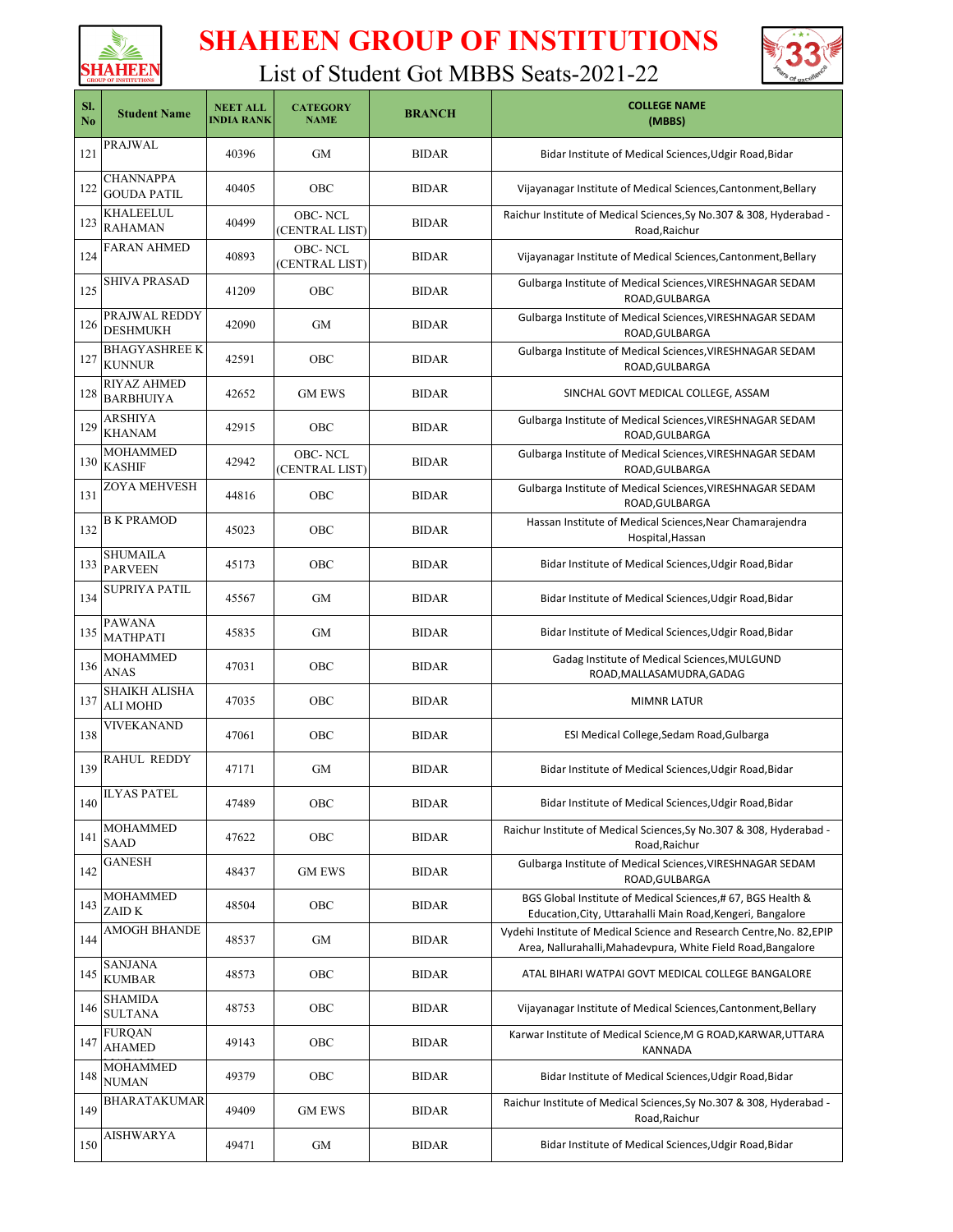



| SI.<br>N <sub>o</sub> | <b>Student Name</b>               | <b>NEET ALL</b><br><b>INDIA RANK</b> | <b>CATEGORY</b><br><b>NAME</b>   | <b>BRANCH</b> | <b>COLLEGE NAME</b><br>(MBBS)                                                                  |
|-----------------------|-----------------------------------|--------------------------------------|----------------------------------|---------------|------------------------------------------------------------------------------------------------|
| 151                   | <b>MOHAMMED</b><br><b>SAMI</b>    | 49490                                | OBC                              | <b>BIDAR</b>  | Karwar Institute of Medical Science, M G ROAD, KARWAR, UTTARA<br><b>KANNADA</b>                |
| 152                   | <b>SAIKUMAR</b>                   | 49916                                | <b>GM</b>                        | <b>BIDAR</b>  | Gulbarga Institute of Medical Sciences, VIRESHNAGAR SEDAM<br>ROAD, GULBARGA                    |
| 153                   | SHASHANK<br><b>SOLANKI</b>        | 50219                                | <b>GM</b>                        | <b>BIDAR</b>  | Raichur Institute of Medical Sciences, Sy No.307 & 308, Hyderabad -<br>Road, Raichur           |
| 154                   | AMENA KAUSAR                      | 50450                                | OBC                              | <b>BIDAR</b>  | Shri Atal Bihari Vajpayee Institute of Medical Science, Bengaluru                              |
| 155                   | <b>AMULYA</b>                     | 50480                                | <b>GM</b>                        | <b>BIDAR</b>  | Bidar Institute of Medical Sciences, Udgir Road, Bidar                                         |
| 156                   | <b>GOLLA TARUN</b>                | 50964                                | OBC                              | <b>BIDAR</b>  | NIZAMABAD MEDICAL COLLEGE TELANGANA                                                            |
| 157                   | AMIT RATHOD                       | 51020                                | SC                               | <b>BIDAR</b>  | Karnataka Institute of Medical Sciences, Vidyanagar, Hubli                                     |
| 158                   | ABHIJIT KUMAR                     | 51454                                | <b>GM</b>                        | <b>BIDAR</b>  | Bidar Institute of Medical Sciences, Udgir Road, Bidar                                         |
| 159                   | MOHAMMED<br><b>FAIZANUDDIN</b>    | 51533                                | OBC                              | <b>BIDAR</b>  | ESI Medical College, Sedam Road, Gulbarga                                                      |
| 160                   | AISHWARYA                         | 51916                                | SC                               | <b>BIDAR</b>  | Bangalore Medical College, NO-2, Fort, K R ROAD, Bangalore                                     |
| 161                   | TUSHAR RAJ<br><b>CHOUBEY</b>      | 52311                                | <b>GM</b>                        | <b>BIDAR</b>  | Chikkaballapura Institute of Medical Science, Bengaluru                                        |
| 162                   | <b>NAVEEN</b>                     | 52320                                | ST                               | <b>BIDAR</b>  | Vijayanagar Institute of Medical Sciences, Cantonment, Bellary                                 |
| 163                   | NISARGA                           | 52332                                | <b>GM</b>                        | <b>BIDAR</b>  | Gulbarga Institute of Medical Sciences, VIRESHNAGAR SEDAM<br>ROAD, GULBARGA                    |
| 164                   | <b>MALIHA</b><br><b>TAHNIYAT</b>  | 52472                                | OBC                              | <b>BIDAR</b>  | ESI Medical College, Sedam Road, Gulbarga                                                      |
| 165                   | MOHAMMADSAM<br>I AZIZ             | 52595                                | OBC                              | <b>BIDAR</b>  | Gadag Institute of Medical Sciences, MULGUND<br>ROAD, MALLASAMUDRA, GADAG                      |
| 166                   | <b>MIRZA AASIM</b><br><b>BAIG</b> | 52822                                | <b>GM EWS</b>                    | <b>BIDAR</b>  | NOOR COLLEGE MAHARASTRA                                                                        |
| 167                   | <b>SIDDESHWAR</b>                 | 52828                                | <b>GM</b>                        | <b>BIDAR</b>  | Jaya Jagadguru Murugharajendra Medical<br>College, Davangere, Davangere District               |
| 168                   | SHISHIR S<br><b>SHATKAR</b>       | 53551                                | GМ                               | <b>BIDAR</b>  | Bidar Institute of Medical Sciences, Udgir Road, Bidar                                         |
| 169                   | <b>MAHA SAHERISH</b>              | 53634                                | OBC                              | <b>BIDAR</b>  | Bidar Institute of Medical Sciences, Udgir Road, Bidar                                         |
| 170                   | <b>SYED HARUN</b>                 | 53859                                | OBC                              | <b>BIDAR</b>  | Bidar Institute of Medical Sciences, Udgir Road, Bidar                                         |
| 171                   | <b>NUPURM</b><br><b>NIRGUDE</b>   | 54073                                | GМ                               | <b>BIDAR</b>  | Bidar Institute of Medical Sciences, Udgir Road, Bidar                                         |
| 172                   | PRAJWAL<br><b>BABURAO</b>         | 54342                                | OBC                              | <b>BIDAR</b>  | Koppal Institute of Medical Sciences, GANGAVATI ROAD, KIDDIDAL<br>GATE, OPP DC OFFICE, KOPPAL  |
| 173                   | SANGAMESH                         | 55190                                | <b>ST</b>                        | <b>BIDAR</b>  | MADRAS MEDICAL COLLEGE CHENNAI                                                                 |
| 174                   | <b>UMASHREE</b>                   | 55356                                | <b>OBC-NCL</b><br>(CENTRAL LIST) | <b>BIDAR</b>  | Bidar Institute of Medical Sciences, Udgir Road, Bidar                                         |
| 175                   | <b>UMERA SAYYED</b>               | 55728                                | OBC                              | <b>BIDAR</b>  | Khaja Bande Navaz Institute Of Medical Sciences, Rouza<br>Buzurg, Gulbarga                     |
| 176                   | MOHAMMADSAD<br><b>IQ KHILARI</b>  | 56247                                | GМ                               | <b>BIDAR</b>  | Bidar Institute of Medical Sciences, Udgir Road, Bidar                                         |
| 177                   | PUNEETH HG                        | 56360                                | GM                               | <b>BIDAR</b>  | Sapthagiri Institute of Medical Sciences, No.15,<br>chikkasandra, Hesaraghatta main, Bangalore |
| 178                   | <b>SUMAYYA</b><br><b>NAZMEEN</b>  | 56439                                | OBC                              | <b>BIDAR</b>  | Raichur Institute of Medical Sciences, Sy No.307 & 308, Hyderabad -<br>Road, Raichur           |
| 179                   | RAKESH                            | 56853                                | <b>GM EWS</b>                    | <b>BIDAR</b>  | Mandya Institute of Medical Sciences, District Hospital, Mandya                                |
| 180                   | <b>PRASAD</b>                     | 57413                                | OBC                              | <b>BIDAR</b>  | Bidar Institute of Medical Sciences, Udgir Road, Bidar                                         |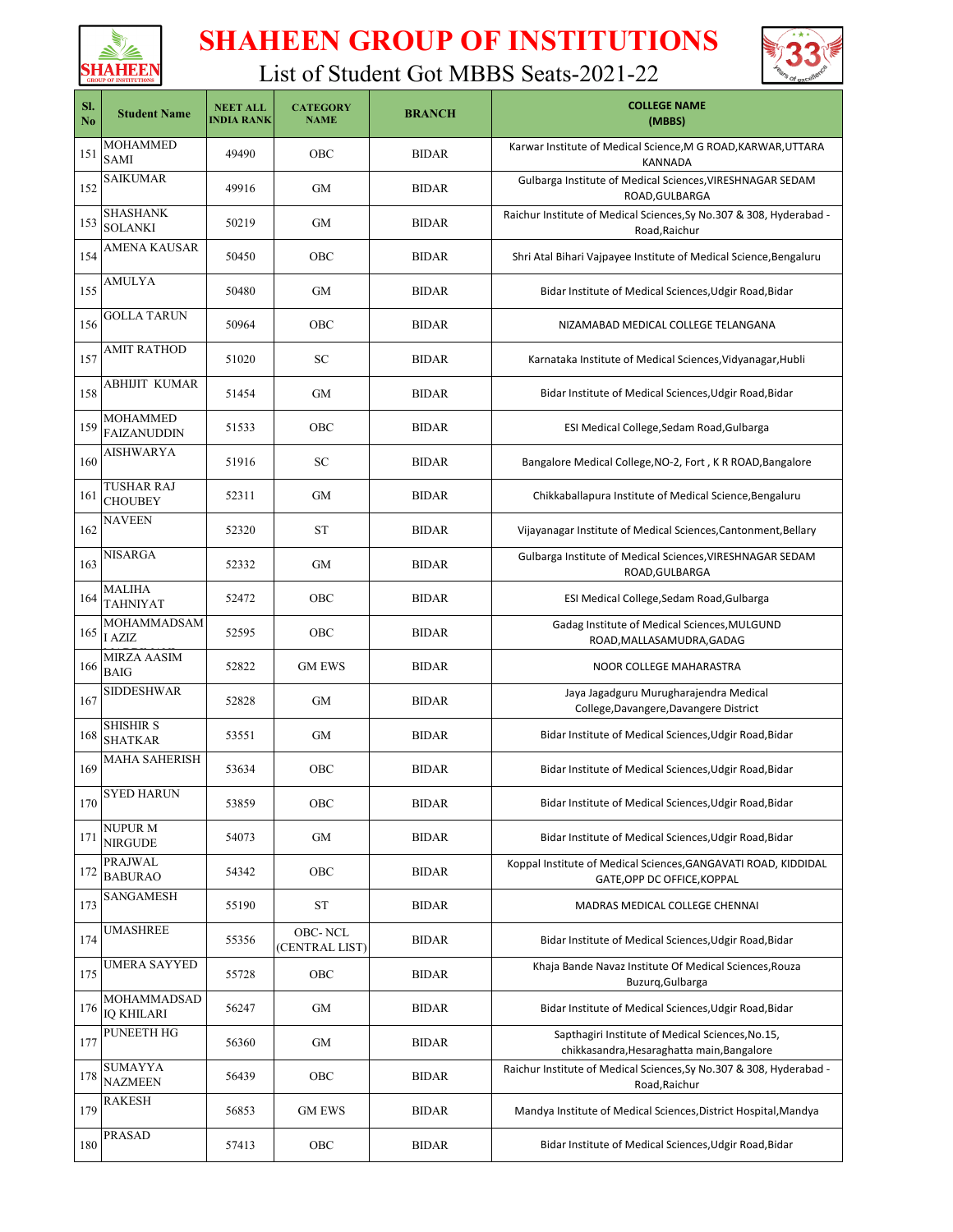



| SI.<br>N <sub>0</sub> | <b>Student Name</b>                       | <b>NEET ALL</b><br><b>INDIA RANK</b> | <b>CATEGORY</b><br><b>NAME</b> | <b>BRANCH</b> | <b>COLLEGE NAME</b><br>(MBBS)                                                                                    |
|-----------------------|-------------------------------------------|--------------------------------------|--------------------------------|---------------|------------------------------------------------------------------------------------------------------------------|
| 181                   | NANCY ROSE                                | 57675                                | <b>GM</b>                      | <b>BIDAR</b>  | ESI Medical College, Sedam Road, Gulbarga                                                                        |
| 182                   | <b>VAISHNAVI</b><br><b>KATGI</b>          | 58813                                | OBC                            | <b>BIDAR</b>  | Bidar Institute of Medical Sciences, Udgir Road, Bidar                                                           |
| 183                   | <b>MA MUAQIR</b>                          | 58853                                | OBC                            | <b>BIDAR</b>  | Bidar Institute of Medical Sciences, Udgir Road, Bidar                                                           |
| 184                   | <b>MUNOLI</b><br><b>SHIVAPRASAD</b>       | 59000                                | <b>GM</b>                      | <b>BIDAR</b>  | Raichur Institute of Medical Sciences, Sy No.307 & 308, Hyderabad -<br>Road, Raichur                             |
| 185                   | <b>SHAHEEN</b><br><b>AMEENSAB</b>         | 59188                                | <b>GM EWS</b>                  | <b>BIDAR</b>  | ESI Medical College, Bangalore                                                                                   |
| 186                   | <b>MD AZHAR</b><br><b>AHMED</b>           | 59268                                | OBC                            | <b>BIDAR</b>  | Raichur Institute of Medical Sciences, Sy No.307 & 308, Hyderabad -<br>Road, Raichur                             |
| 187                   | <b>TAMSEEL</b><br><b>MOHAMMADI</b>        | 60171                                | OBC-NCL<br>(CENTRAL LIST)      | <b>BIDAR</b>  | Al-Ameen Medical College, ADMINISTRATIVE BLOCK, Athani<br>Road, VIJAYAPUR                                        |
| 188                   | <b>ABDUL RAHEEM</b><br><b>MANIYAR</b>     | 60282                                | OBC                            | <b>BIDAR</b>  | Mahadevappa Rampure Medical College, Mahadevappa Rampure<br>Marg, Sedam Road, Kalaburgi                          |
| 189                   | <b>NAGARAJ</b>                            | 60944                                | <b>ST</b>                      | <b>BIDAR</b>  | Karnataka Institute of Medical Sciences, Vidyanagar, Hubli                                                       |
| 190                   | CHANDRAKANT                               | 61638                                | OBC                            | <b>BIDAR</b>  | Bidar Institute of Medical Sciences, Udgir Road, Bidar                                                           |
| 191                   | SHAIK ALVEENA<br><b>MAHEEN</b>            | 61833                                | OBC                            | <b>BIDAR</b>  | Mahadevappa Rampure Medical College, Mahadevappa Rampure<br>Marg, Sedam Road, Kalaburgi                          |
| 192                   | <b>SUCHIPRASAD</b>                        | 61857                                | GМ                             | <b>BIDAR</b>  | ESI Medical College, Sedam Road, Gulbarga                                                                        |
| 193                   | <b>PRATEEK</b>                            | 62428                                | GM                             | <b>BIDAR</b>  | Kodagu Institute of Medical Sciences, MADIKERI                                                                   |
| 194                   | SABEEN<br><b>TABASSUM</b>                 | 62697                                | GM                             | <b>BIDAR</b>  | Koppal Institute of Medical Sciences, GANGAVATI ROAD, KIDDIDAL<br>GATE, OPP DC OFFICE, KOPPAL                    |
| 195                   | <b>RAFEEDA URF</b><br><b>MUSKAN PATEL</b> | 63337                                | OBC                            | <b>BIDAR</b>  | Bidar Institute of Medical Sciences, Udgir Road, Bidar                                                           |
| 196                   | AMEENA TAZAIN                             | 63410                                | OBC                            | <b>BIDAR</b>  | Shymanuru Shivashankarappa Institute Of Medical<br>Sciences, Jnanashankara, NH-4, Bypass Road, Davangere         |
| 197                   | <b>SHIVANAND</b>                          | 63634                                | GM                             | <b>BIDAR</b>  | Koppal Institute of Medical Sciences, GANGAVATI ROAD, KIDDIDAL<br>GATE, OPP DC OFFICE, KOPPAL                    |
| 198                   | <b>SAHANA GURU</b><br><b>RAJ</b>          | 63860                                | OBC                            | <b>BIDAR</b>  | Koppal Institute of Medical Sciences, GANGAVATI ROAD, KIDDIDAL<br>GATE, OPP DC OFFICE, KOPPAL                    |
| 199                   | ASHWINI<br>PRASHANT PATIL                 | 64185                                | GМ                             | <b>BIDAR</b>  | Akash Institute of Medical Sciences and Research<br>Centre, DEVANAHALLI, NEAR BANGALORE INTERNATIONAL, BANGALORE |
| 200                   | <b>MOHAMMAD</b><br><b>ASHRAF NAWAZ</b>    | 64396                                | <b>GEN</b>                     | <b>BIDAR</b>  | Mahadevappa Rampure Medical College, Mahadevappa Rampure<br>Marg, Sedam Road, Kalaburgi                          |
| 201                   | SWETHA                                    | 65260                                | GM                             | <b>BIDAR</b>  | Koppal Institute of Medical Sciences, GANGAVATI ROAD, KIDDIDAL<br>GATE, OPP DC OFFICE, KOPPAL                    |
| 202                   | AKKAMAHADEVI                              | 65388                                | GМ                             | <b>BIDAR</b>  | Gulbarga Institute of Medical Sciences, VIRESHNAGAR SEDAM<br>ROAD, GULBARGA                                      |
| 203                   | <b>UPENDRA</b>                            | 66262                                | <b>GM EWS</b>                  | <b>BIDAR</b>  | Mahadevappa Rampure Medical College, Mahadevappa Rampure<br>Marg, Sedam Road, Kalaburgi                          |
| 204                   | ANISA BAGAWAN                             | 66343                                | OBC- NCL<br>(CENTRAL LIST)     | <b>BIDAR</b>  | S. Nijalingappa Medical College Research Centre, Navanagara, Bagalkot                                            |
| 205                   | SYED HAMZA                                | 66800                                | OBC                            | <b>BIDAR</b>  | Mahadevappa Rampure Medical College, Mahadevappa Rampure<br>Marg, Sedam Road, Kalaburgi                          |
| 206                   | SAMEER PATEL                              | 66858                                | GМ                             | <b>BIDAR</b>  | Bidar Institute of Medical Sciences, Udgir Road, Bidar                                                           |
| 207                   | <b>MD NOUMAN</b><br><b>RASHID</b>         | 67006                                | GM                             | <b>BIDAR</b>  | Al-Ameen Medical College, ADMINISTRATIVE BLOCK, Athani<br>Road, VIJAYAPUR                                        |
| 208                   | <b>SAHIL RAJ</b><br><b>CHOUBEY</b>        | 67113                                | GМ                             | <b>BIDAR</b>  | Shymanuru Shivashankarappa Institute Of Medical<br>Sciences, Jnanashankara, NH-4, Bypass Road, Davangere         |
| 209                   | AFSANA BEGUM                              | 67141                                | GM                             | <b>BIDAR</b>  | Bidar Institute of Medical Sciences, Udgir Road, Bidar                                                           |
| 210                   | <b>CHAITANYA</b>                          | 67293                                | GM                             | <b>BIDAR</b>  | Mahadevappa Rampure Medical College, Mahadevappa Rampure<br>Marg, Sedam Road, Kalaburgi                          |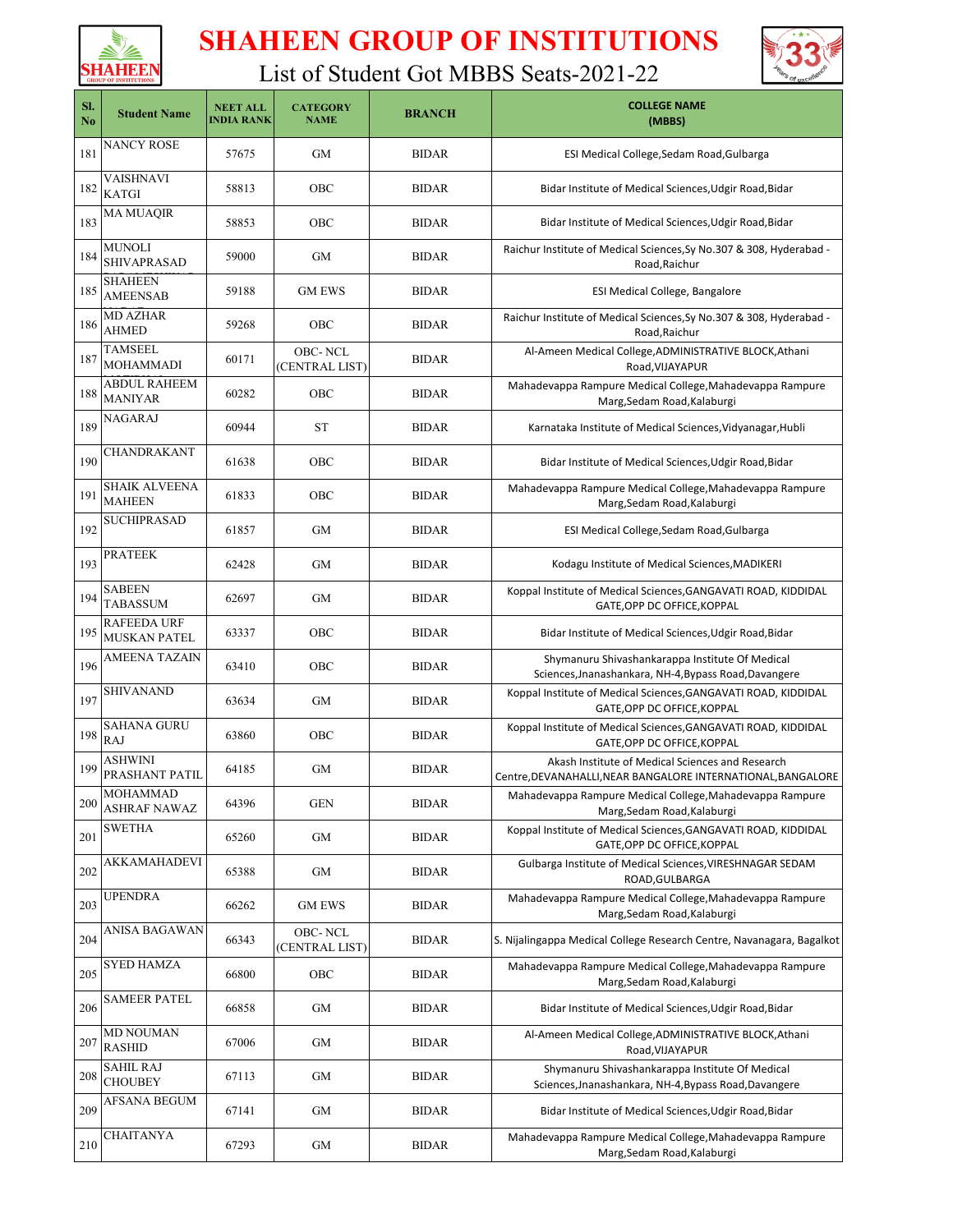



| SI.<br>N <sub>o</sub> | <b>Student Name</b>                     | <b>NEET ALL</b><br><b>INDIA RANK</b> | <b>CATEGORY</b><br><b>NAME</b>   | <b>BRANCH</b> | <b>COLLEGE NAME</b><br>(MBBS)                                                                                      |
|-----------------------|-----------------------------------------|--------------------------------------|----------------------------------|---------------|--------------------------------------------------------------------------------------------------------------------|
| 211                   | SANGAMESH                               | 67476                                | GM                               | <b>BIDAR</b>  | Navodaya Medical College, PB No.26, Navodaya Nagar, Mantralyam<br>Road, Raichur                                    |
| 212                   | <b>PATHAN</b><br><b>SUFIYAN KHA</b>     | 67715                                | OBC                              | <b>BIDAR</b>  | <b>Badnapur MBBS Maharastra</b>                                                                                    |
| 213                   | <b>ERUPAMA</b>                          | 67752                                | <b>GM EWS</b>                    | <b>BIDAR</b>  | Chikkaballapura Institute of Medical Science, Bengaluru                                                            |
| 214                   | <b>MOHAMMED</b><br><b>HUZAIFA AMAAN</b> | 67814                                | OBC                              | <b>BIDAR</b>  | Mahadevappa Rampure Medical College, Mahadevappa Rampure<br>Marg, Sedam Road, Kalaburgi                            |
| 215                   | <b>PRAJWAL</b>                          | 68032                                | GM                               | <b>BIDAR</b>  | Navodaya Medical College, PB No.26, Navodaya Nagar, Mantralyam<br>Road, Raichur                                    |
| 216                   | <b>SURRIYA BEGUM</b>                    | 68046                                | GM                               | <b>BIDAR</b>  | Raichur Institute of Medical Sciences, Sy No.307 & 308, Hyderabad -<br>Road, Raichur                               |
| 217                   | <b>MOHAMMED</b><br><b>MOHIUDDIN</b>     | 69190                                | <b>OBC-NCL</b><br>(CENTRAL LIST) | <b>BIDAR</b>  | SDM College of Medical Sciences and Hospital, Manjushree Nagar, PB<br>ROAD, Sattur, Dharwad                        |
| 218                   | ARFA ALIYA                              | 69298                                | OBC                              | <b>BIDAR</b>  | Navodaya Medical College, PB No.26, Navodaya Nagar, Mantralyam<br>Road, Raichur                                    |
| 219                   | <b>MD MAHEBOOB</b>                      | 69300                                | OBC                              | <b>BIDAR</b>  | Khaja Bande Navaz Institute Of Medical Sciences, Rouza<br>Buzurq, Gulbarga                                         |
| 220                   | ARSHIYA ANJUM                           | 69363                                | <b>OBC-NCL</b><br>(CENTRAL LIST) | <b>BIDAR</b>  | Al-Ameen Medical College, ADMINISTRATIVE BLOCK, Athani<br>Road, VIJAYAPUR                                          |
| 221                   | AKASH                                   | 69988                                | <b>GM EWS</b>                    | <b>BIDAR</b>  | Koppal Institute of Medical Sciences, GANGAVATI ROAD, KIDDIDAL<br>GATE, OPP DC OFFICE, KOPPAL                      |
| 222                   | <b>RADHIKA</b>                          | 70033                                | ST                               | <b>BIDAR</b>  | Shri Atal Bihari Vajpayee Institute of Medical Science, Bengaluru                                                  |
| 223                   | MEHEK SHAIKH                            | 70127                                | OBC                              | <b>BIDAR</b>  | Al-Ameen Medical College, ADMINISTRATIVE BLOCK, Athani<br>Road, VIJAYAPUR                                          |
| 224                   | ARSHEEN NAAZ                            | 70148                                | OBC                              | <b>BIDAR</b>  | Mahadevappa Rampure Medical College, Mahadevappa Rampure<br>Marg, Sedam Road, Kalaburgi                            |
| 225                   | <b>HANAMANTH</b>                        | 70230                                | ST                               | <b>BIDAR</b>  | Belgaum Institute of Medical Sciences, Dr B R Ambedkar Road, Belgaum                                               |
| 226                   | <b>SHWETA</b>                           | 70322                                | GM                               | <b>BIDAR</b>  | Koppal Institute of Medical Sciences, GANGAVATI ROAD, KIDDIDAL<br>GATE, OPP DC OFFICE, KOPPAL                      |
| 227                   | SOHAM                                   | 70368                                | GM                               | <b>BIDAR</b>  | East Point College of Medical Sciences and Research Center, Bangalore                                              |
| 228                   | <b>SANA NAAZ</b>                        | 70501                                | OBC                              | <b>BIDAR</b>  | Khaja Bande Navaz Institute Of Medical Sciences, Rouza<br>Buzurq, Gulbarga                                         |
| 229                   | <b>MAHENDAR</b>                         | 70875                                | SC                               | <b>BIDAR</b>  | Bidar Institute of Medical Sciences, Udgir Road, Bidar                                                             |
| 230                   | STEEVAN                                 | 71141                                | OBC                              | <b>BIDAR</b>  | The Oxford Medical College Hospital and Research<br>Center, Yadavanahalli, Attibele Hobli, Anekal Taluk, Bangalore |
| 231                   | <b>MD MUNTAQEEM</b>                     | 71632                                | OBC                              | <b>BIDAR</b>  | Navodaya Medical College, PB No.26, Navodaya Nagar, Mantralyam<br>Road, Raichur                                    |
| 232                   | <b>UMM E AMARA</b>                      | 71721                                | OBC-NCL<br>(CENTRAL LIST)        | <b>BIDAR</b>  | East Point College of Medical Sciences and Research Center, Bangalore                                              |
| 233                   | V M SAIKIRAN                            | 72115                                | ST                               | <b>BIDAR</b>  | Bidar Institute of Medical Sciences, Udgir Road, Bidar                                                             |
| 234                   | <b>SYEDA MISBA</b><br><b>JAVERIYA</b>   | 72676                                | OBC                              | <b>BIDAR</b>  | G R Medical College and Research Center, Mangalore                                                                 |
| 235                   | NIKILA                                  | 72815                                | OBC                              | <b>BIDAR</b>  | Mahadevappa Rampure Medical College, Mahadevappa Rampure<br>Marg, Sedam Road, Kalaburgi                            |
| 236                   | KAVYARANI                               | 73526                                | <b>GM EWS</b>                    | <b>BIDAR</b>  | Dr. Chandramma Dayananda Sagar Institute of Medical<br>Education, Harohalli hobli, Ramanagara                      |
| 237                   | HUMA FARSIYA                            | 73798                                | OBC                              | BIDAR         | Khaja Bande Navaz Institute Of Medical Sciences, Rouza<br>Buzurq, Gulbarga                                         |
| 238                   | <b>SHAIK</b><br><b>MOHAMMED</b>         | 73924                                | OBC                              | <b>BIDAR</b>  | Navodaya Medical College, PB No.26, Navodaya Nagar, Mantralyam<br>Road, Raichur                                    |
| 239                   | <b>MOHIT NEHRU</b><br><b>BIRADAR</b>    | 74093                                | GM                               | <b>BIDAR</b>  | K.Venkataramana Gowda Medical College and<br>Hospital, Kurunjibag, Sullia, Dakshina Kannada                        |
| 240                   | <b>PAVAN</b>                            | 74198                                | OBC-NCL<br>(CENTRAL LIST)        | BIDAR         | Mahadevappa Rampure Medical College, Mahadevappa Rampure<br>Marg, Sedam Road, Kalaburgi                            |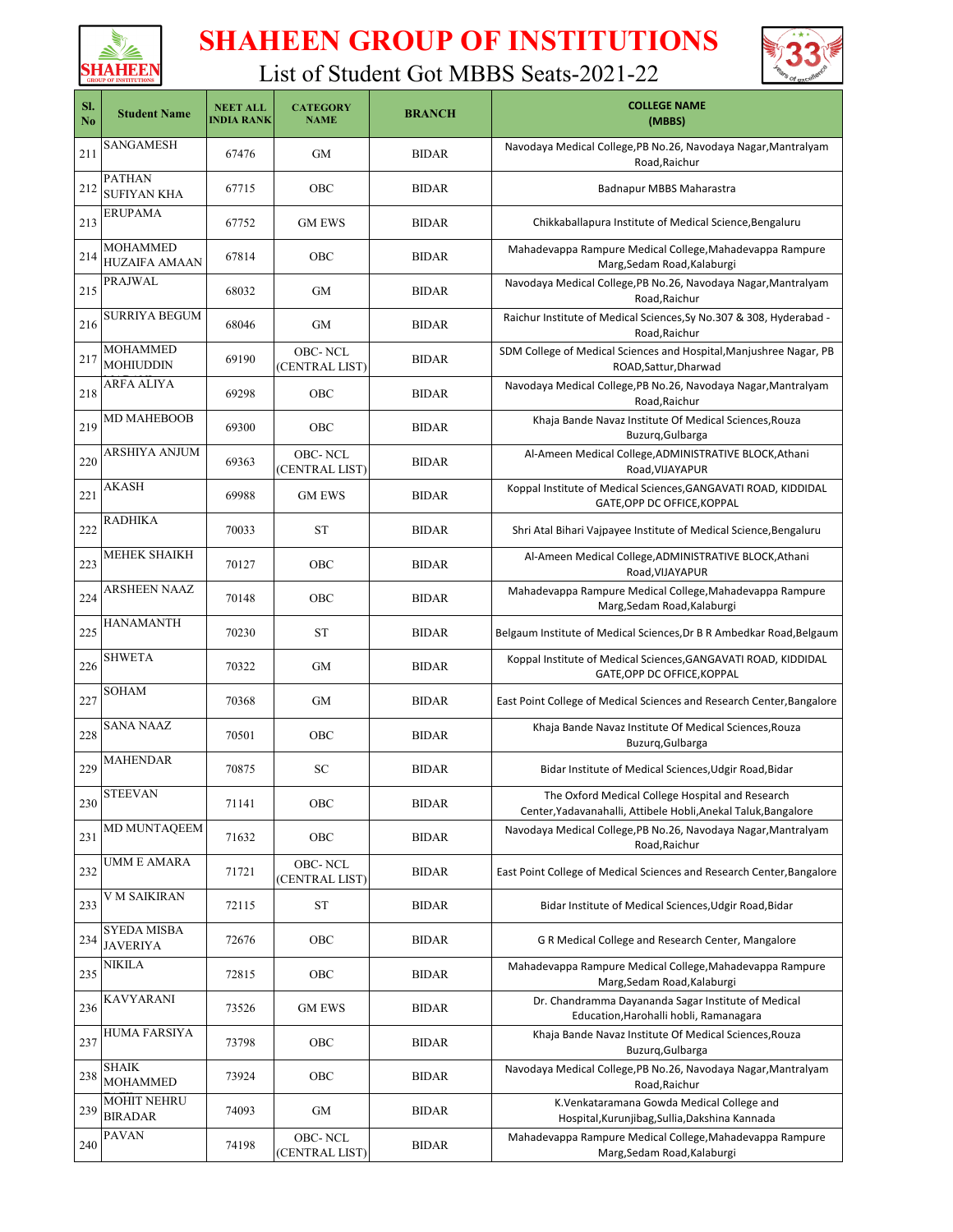



| SI.<br>No | <b>Student Name</b>                     | <b>NEET ALL</b><br><b>INDIA RANK</b> | <b>CATEGORY</b><br><b>NAME</b>   | <b>BRANCH</b> | <b>COLLEGE NAME</b><br>(MBBS)                                                                           |
|-----------|-----------------------------------------|--------------------------------------|----------------------------------|---------------|---------------------------------------------------------------------------------------------------------|
| 241       | SYEDA LENA                              | 74220                                | OBC                              | <b>BIDAR</b>  | Khaja Bande Navaz Institute Of Medical Sciences, Rouza<br>Buzurq, Gulbarga                              |
| 242       | <b>BRUNDAK</b>                          | 74311                                | <b>ST</b>                        | <b>BIDAR</b>  | Gadag Institute of Medical Sciences, MULGUND<br>ROAD, MALLASAMUDRA, GADAG                               |
| 243       | ALMAS BEGUM                             | 74351                                | <b>OBC-NCL</b><br>(CENTRAL LIST) | <b>BIDAR</b>  | Khaja Bande Navaz Institute Of Medical Sciences, Rouza<br>Buzurq, Gulbarga                              |
| 244       | <b>SHABANAM</b><br><b>HUSSAIN BASHA</b> | 74375                                | OBC                              | <b>BIDAR</b>  | S. Nijalingappa Medical College Research Centre, Navanagara, Bagalkot                                   |
| 245       | SHAILESH                                | 74576                                | OBC                              | <b>BIDAR</b>  | Al-Ameen Medical College, ADMINISTRATIVE BLOCK, Athani<br>Road, VIJAYAPUR                               |
| 246       | VIDYASHREE                              | 75011                                | OBC                              | <b>BIDAR</b>  | Khaja Bande Navaz Institute Of Medical Sciences, Rouza<br>Buzurq, Gulbarga                              |
| 247       | DANIYA RAHAF                            | 75480                                | OBC                              | <b>BIDAR</b>  | Khaja Bande Navaz Institute Of Medical Sciences, Rouza<br>Buzurq, Gulbarga                              |
| 248       | AISHWARYA                               | 75693                                | OBC                              | <b>BIDAR</b>  | Khaja Bande Navaz Institute Of Medical Sciences, Rouza<br>Buzurq, Gulbarga                              |
| 249       | <b>UMME HANI</b><br><b>ZOHA</b>         | 75874                                | GM                               | <b>BIDAR</b>  | SHADAN MEDICAL COLLEGE                                                                                  |
| 250       | <b>MD</b><br><b>SIBGHATULLAH</b>        | 76092                                | OBC                              | <b>BIDAR</b>  | Sapthagiri Institute of Medical Sciences, No.15,<br>chikkasandra, Hesaraghatta main, Bangalore          |
| 251       | <b>SOPISAB</b><br><b>SOLLAPUR</b>       | 76176                                | OBC-NCL<br>(CENTRAL LIST)        | <b>BIDAR</b>  | Navodaya Medical College, PB No.26, Navodaya Nagar, Mantralyam<br>Road, Raichur                         |
| 252       | SABA ANJUM                              | 76831                                | <b>OBC-NCL</b><br>(CENTRAL LIST) | <b>BIDAR</b>  | Kanachur Institute of Medical Sciences and Research<br>Centre, UNIVERSITY ROAD, NATEKAL POST, MANGALORE |
| 253       | <b>PALLAVI</b>                          | 77671                                | SC                               | <b>BIDAR</b>  | Bidar Institute of Medical Sciences, Udgir Road, Bidar                                                  |
| 254       | SHRUTI                                  | 78966                                | GM                               | <b>BIDAR</b>  | Mahadevappa Rampure Medical College, Mahadevappa Rampure<br>Marg, Sedam Road, Kalaburgi                 |
| 255       | ABULAALA<br><b>MUHAMMADI</b>            | 79322                                | OBC                              | <b>BIDAR</b>  | Koppal Institute of Medical Sciences, GANGAVATI ROAD, KIDDIDAL<br>GATE, OPP DC OFFICE, KOPPAL           |
| 256       | <b>SHWETA</b>                           | 79435                                | SC                               | <b>BIDAR</b>  | <b>MBBS HUBLI</b>                                                                                       |
| 257       | VINOD                                   | 79580                                | <b>GM EWS</b>                    | <b>BIDAR</b>  | <b>JMC COLLEGE</b>                                                                                      |
| 258       | <b>MANISH SRIGIRI</b>                   | 80296                                | OBC                              | <b>BIDAR</b>  | Al-Ameen Medical College, ADMINISTRATIVE BLOCK, Athani<br>Road, VIJAYAPUR                               |
| 259       | <b>MALASHREE</b>                        | 80741                                | GM                               | <b>BIDAR</b>  | Al-Ameen Medical College, ADMINISTRATIVE BLOCK, Athani<br>Road, VIJAYAPUR                               |
| 260       | SANDHYARANI                             | 80832                                | OBC                              | <b>BIDAR</b>  | Khaja Bande Navaz Institute Of Medical Sciences, Rouza<br>Buzurq, Gulbarga                              |
| 261       | ASFIYA A<br><b>MALLUR</b>               | 81551                                | OBC-NCL<br>(CENTRAL LIST)        | BIDAR         | Jaya Jagadguru Murugharajendra Medical<br>College, Davangere, Davangere District                        |
| 262       | SANGAMESHWA<br>RI                       | 81554                                | ST                               | <b>BIDAR</b>  | Gadag Institute of Medical Sciences, MULGUND<br>ROAD, MALLASAMUDRA, GADAG                               |
| 263       | UBADA KOPPAL                            | 83218                                | OBC                              | <b>BIDAR</b>  | Gadag Institute of Medical Sciences, MULGUND<br>ROAD, MALLASAMUDRA, GADAG                               |
| 264       | <b>MOHAMMAD</b><br><b>FAIZAN</b>        | 83390                                | OBC                              | BIDAR         | Kanachur Institute of Medical Sciences and Research<br>Centre, UNIVERSITY ROAD, NATEKAL POST, MANGALORE |
| 265       | AKSHATA                                 | 83676                                | <b>GM EWS</b>                    | <b>BIDAR</b>  | Subbaiah Institute of Medical Science, NH-13, Purle, H.H Road, Shimoga                                  |
| 266       | <b>MD PARVEZ</b><br><b>AHMED</b>        | 84031                                | <b>OBC-NCL</b><br>(CENTRAL LIST) | <b>BIDAR</b>  | Mahadevappa Rampure Medical College, Mahadevappa Rampure<br>Marg, Sedam Road, Kalaburgi                 |
| 267       | <b>FAIZA FALAK</b><br>SIPAI             | 85517                                | OBC-NCL<br>(CENTRAL LIST)        | <b>BIDAR</b>  | Al-Ameen Medical College, ADMINISTRATIVE BLOCK, Athani<br>Road, VIJAYAPUR                               |
| 268       | LAXMIPUTRA                              | 85946                                | OBC                              | <b>BIDAR</b>  | Navodaya Medical College, PB No.26, Navodaya Nagar, Mantralyam<br>Road, Raichur                         |
| 269       | SOUMYA NAVI                             | 86795                                | OBC                              | <b>BIDAR</b>  | G R Medical College and Research Center, Mangalore                                                      |
| 270       | <b>SRUSHTI</b>                          | 86904                                | <b>ST</b>                        | <b>BIDAR</b>  | Shimoga Institute of Medical Sciences, Sagar Road, Shimoga                                              |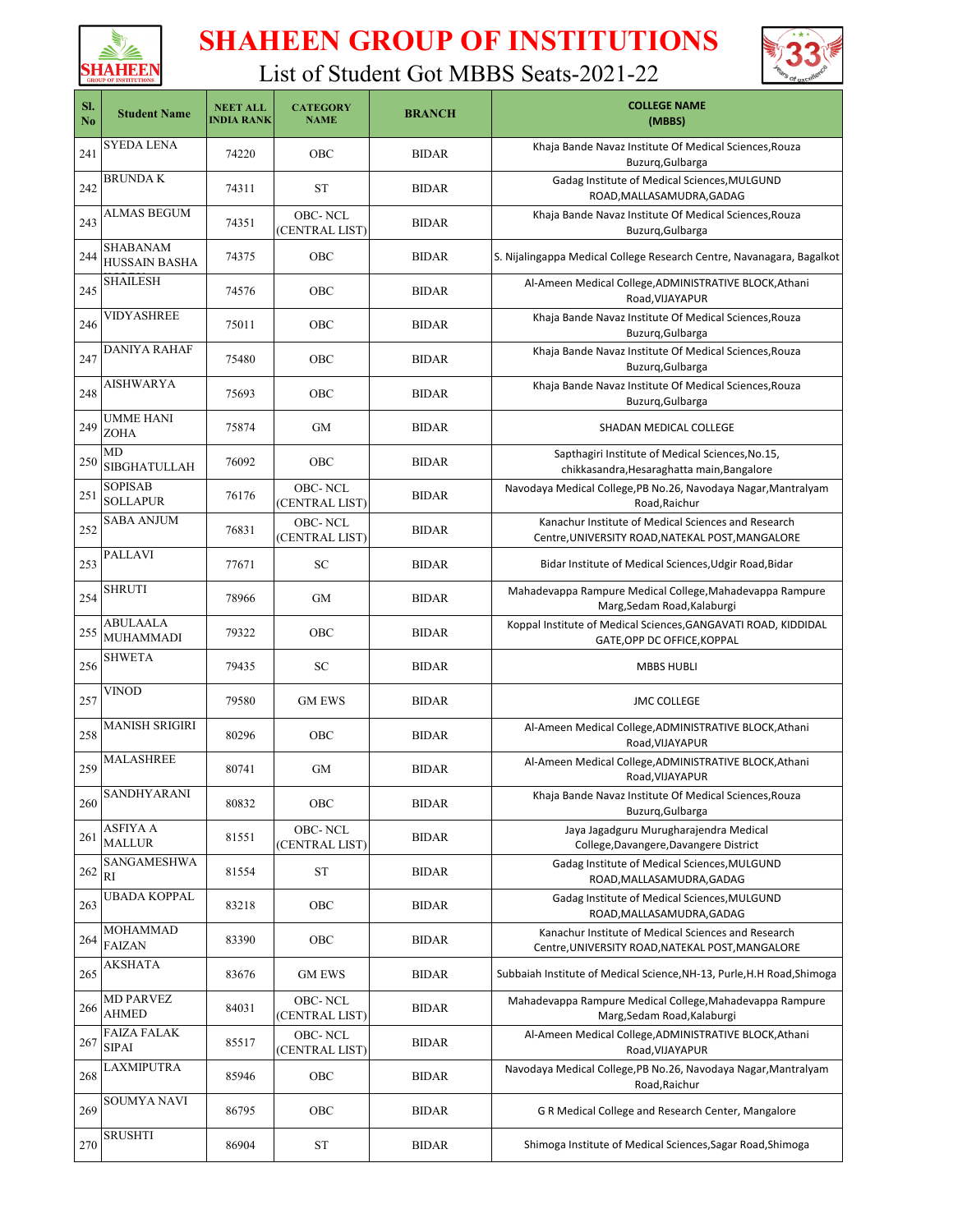



| SI.<br>N <sub>0</sub> | <b>Student Name</b>                  | <b>NEET ALL</b><br><b>INDIA RANK</b> | <b>CATEGORY</b><br><b>NAME</b>   | <b>BRANCH</b> | <b>COLLEGE NAME</b><br>(MBBS)                                                                     |
|-----------------------|--------------------------------------|--------------------------------------|----------------------------------|---------------|---------------------------------------------------------------------------------------------------|
| 271                   | <b>SAHANA B</b><br><b>HUWANNAGOL</b> | 86920                                | <b>OBC-NCL</b><br>(CENTRAL LIST) | <b>BIDAR</b>  | Khaja Bande Navaz Institute Of Medical Sciences, Rouza<br>Buzurq, Gulbarga                        |
| 272                   | VAISHNAVI                            | 87134                                | <b>GM EWS</b>                    | <b>BIDAR</b>  | Adichunchanagiri Institute of Medical Sciences, B.G Nagar, Nagamangal<br>Tq, Bellur, Mandya Dist. |
| 273                   | JAHNAVI<br><b>GIRMANJE</b>           | 87192                                | <b>GM</b>                        | <b>BIDAR</b>  | Sapthagiri Institute of Medical Sciences, No.15,<br>chikkasandra, Hesaraghatta main, Bangalore    |
| 274                   | PRIYA                                | 87947                                | OBC                              | <b>BIDAR</b>  | Mahadevappa Rampure Medical College, Mahadevappa Rampure<br>Marg, Sedam Road, Kalaburgi           |
| 275                   | <b>MD ABUBAKAR</b><br><b>SIDDIQ</b>  | 88682                                | GM                               | <b>BIDAR</b>  | Mahadevappa Rampure Medical College, Mahadevappa Rampure<br>Marg, Sedam Road, Kalaburgi           |
| 276                   | VIJAYKUMAR                           | 88695                                | <b>GM</b>                        | <b>BIDAR</b>  | G R Medical College and Research Center, Mangalore                                                |
| 277                   | <b>SHWETA</b>                        | 89051                                | ST                               | <b>BIDAR</b>  | Gulbarga Institute of Medical Sciences, VIRESHNAGAR SEDAM<br>ROAD, GULBARGA                       |
| 278                   | SHRUTI                               | 89671                                | OBC                              | <b>BIDAR</b>  | <b>JJM COLLEGE</b>                                                                                |
| 279                   | RAIHANA QAMAR                        | 92357                                | <b>GM</b>                        | <b>BIDAR</b>  | <b>BRK HYDERABAD</b>                                                                              |
| 280                   | <b>MOHD IRSHAD</b><br>ALI            | 93780                                | OBC                              | <b>BIDAR</b>  | Mahadevappa Rampure Medical College, Mahadevappa Rampure<br>Marg, Sedam Road, Kalaburgi           |
| 281                   | <b>TARANGINI</b><br><b>SOULE</b>     | 94707                                | OBC                              | <b>BIDAR</b>  | Mahadevappa Rampure Medical College, Mahadevappa Rampure<br>Marg, Sedam Road, Kalaburgi           |
| 282                   | <b>ABDUL GANI</b><br><b>SHAIKH</b>   | 95100                                | OBC                              | <b>BIDAR</b>  | SHANTIRAM MEDICAL COLLEGE, NADIYAL                                                                |
| 283                   | VISHAL                               | 95813                                | <b>ST</b>                        | <b>BIDAR</b>  | Bidar Institute of Medical Sciences, Udgir Road, Bidar                                            |
| 284                   | ZAIBA SIDDIQUA                       | 96000                                | OBC                              | <b>BIDAR</b>  | <b>NALGUNDA MBBS</b>                                                                              |
| 285                   | NAGRAJ                               | 97428                                | ST                               | <b>BIDAR</b>  | Kodagu Institute of Medical Sciences, MADIKERI                                                    |
| 286                   | VISHAL RATHOD                        | 98747                                | SC                               | <b>BIDAR</b>  | Belgaum Institute of Medical Sciences, Dr B R Ambedkar Road, Belgaum                              |
| 287                   | <b>MD RIZWAN</b>                     | 98880                                | OBC-NCL<br>(CENTRAL LIST)        | <b>BIDAR</b>  | <b>MBBS</b>                                                                                       |
| 288                   | AFIFA KHANUM<br><b>PATTED</b>        | 98953                                | OBC                              | <b>BIDAR</b>  | Al-Ameen Medical College, ADMINISTRATIVE BLOCK, Athani<br>Road, VIJAYAPUR                         |
| 289                   | <b>SRUSHTI</b>                       | 99133                                | GМ                               | <b>BIDAR</b>  | Mahadevappa Rampure Medical College, Mahadevappa Rampure<br>Marg, Sedam Road, Kalaburgi           |
| 290                   | SEIMEEN HAJRA                        | 100815                               | OBC                              | <b>BIDAR</b>  | <b>MBBS HYDERABAD</b>                                                                             |
| 291                   | SACHIN                               | 102205                               | GM                               | <b>BIDAR</b>  | Mahadevappa Rampure Medical College, Mahadevappa Rampure<br>Marg, Sedam Road, Kalaburgi           |
| 292                   | MOHAMMAD<br><b>SHUAIB UL HAQ</b>     | 102443                               | <b>OBC-NCL</b><br>(CENTRAL LIST) | <b>BIDAR</b>  | <b>MBBS VIZAG</b>                                                                                 |
| 293                   | SHIVAAPPA                            | 102547                               | OBC                              | <b>BIDAR</b>  | Raichur Institute of Medical Sciences, Sy No.307 & 308, Hyderabad -<br>Road, Raichur              |
| 294                   | <b>RUSHIKESH</b>                     | 103462                               | GM                               | <b>BIDAR</b>  | East Point College of Medical Sciences and Research Center, Bangalore                             |
| 295                   | <b>S.ANUSHA</b>                      | 107464                               | ST                               | <b>BIDAR</b>  | Khaja Bande Navaz Institute Of Medical Sciences, Rouza<br>Buzurq, Gulbarga                        |
| 296                   | GANESH                               | 107616                               | <b>ST</b>                        | <b>BIDAR</b>  | Gulbarga Institute of Medical Sciences, VIRESHNAGAR SEDAM<br>ROAD, GULBARGA                       |
| 297                   | <b>SAMEER PASHA</b>                  | 107695                               | OBC-NCL<br>(CENTRAL LIST)        | <b>BIDAR</b>  | Mahadevappa Rampure Medical College, Mahadevappa Rampure<br>Marg, Sedam Road, Kalaburgi           |
| 298                   | MANJUNATHA PR                        | 108897                               | ${\rm SC}$                       | <b>BIDAR</b>  | Shimoga Institute of Medical Sciences, Sagar Road, Shimoga                                        |
| 299                   | ARUD S<br><b>KAREMMANAVA</b>         | 112111                               | OBC                              | <b>BIDAR</b>  | East Point College of Medical Sciences and Research Center, Bangalore                             |
| 300                   | <b>VIVEK</b>                         | 113664                               | SC                               | <b>BIDAR</b>  | Bidar Institute of Medical Sciences, Udgir Road, Bidar                                            |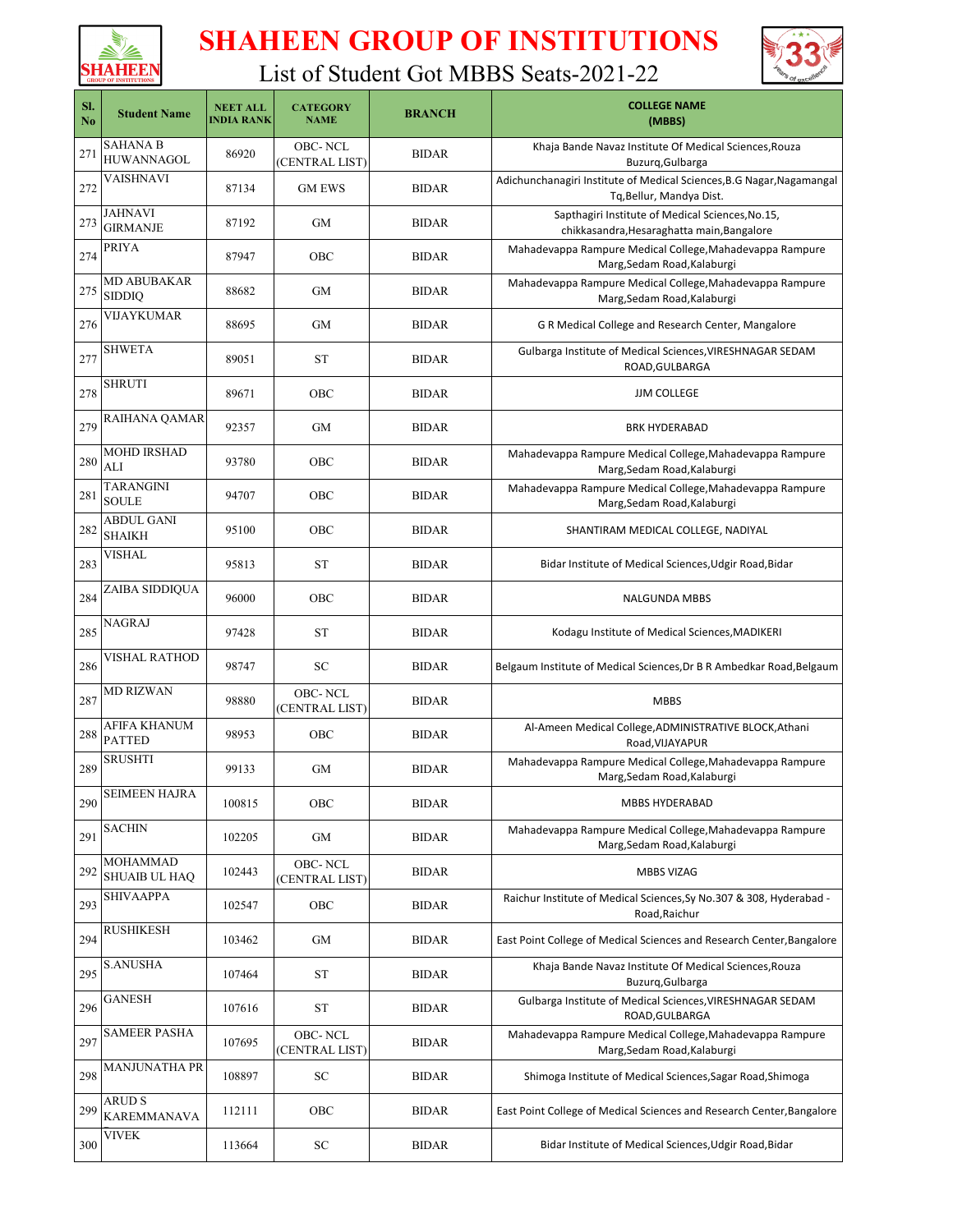



| SI.<br>No | <b>Student Name</b>                   | <b>NEET ALL</b><br><b>INDIA RANK</b> | <b>CATEGORY</b><br><b>NAME</b> | <b>BRANCH</b> | <b>COLLEGE NAME</b><br>(MBBS)                                                                                      |
|-----------|---------------------------------------|--------------------------------------|--------------------------------|---------------|--------------------------------------------------------------------------------------------------------------------|
| 301       | VISHAL                                | 113724                               | <b>ST</b>                      | <b>BIDAR</b>  | East Point College of Medical Sciences and Research Center, Bangalore                                              |
| 302       | <b>JAZA ZAINAB</b>                    | 114258                               | OBC                            | <b>BIDAR</b>  | AYAAN INSTITUTE OF MEDICAL SCIENCE HYDERABAD                                                                       |
| 303       | JYOTI                                 | 117481                               | SC                             | <b>BIDAR</b>  | Karnataka Institute of Medical Sciences, Vidyanagar, Hubli                                                         |
| 304       | <b>AVISHKAR</b>                       | 119426                               | SC                             | <b>BIDAR</b>  | Bidar Institute of Medical Sciences, Udgir Road, Bidar                                                             |
| 305       | <b>SACHIN</b>                         | 120304                               | <b>ST</b>                      | <b>BIDAR</b>  | East Point College of Medical Sciences and Research Center, Bangalore                                              |
| 306       | TAHREEM ZEYA<br><b>ANSARI</b>         | 120825                               | GМ                             | <b>BIDAR</b>  | <b>DHAKHA</b>                                                                                                      |
| 307       | NOUSHABA<br><b>TASKEEN</b>            | 122332                               | <b>OBC</b>                     | <b>BIDAR</b>  | Al-Ameen Medical College, ADMINISTRATIVE BLOCK, Athani<br>Road, VIJAYAPUR                                          |
| 308       | ALFIYA<br><b>ALTAMASH</b>             | 123000                               | OBC                            | <b>BIDAR</b>  | Al-Ameen Medical College, ADMINISTRATIVE BLOCK, Athani<br>Road, VIJAYAPUR                                          |
| 309       | VIJAYLAXMI                            | 129324                               | SC                             | <b>BIDAR</b>  | The Oxford Medical College Hospital and Research<br>Center, Yadavanahalli, Attibele Hobli, Anekal Taluk, Bangalore |
| 310       | JADHAV<br><b>SIDDHANT</b>             | 130000                               | OBC                            | <b>BIDAR</b>  | Bidar Institute of Medical Sciences, Udgir Road, Bidar                                                             |
| 311       | <b>SYEDIRFANSUHE</b><br>L             | 130090                               | OBC                            | <b>BIDAR</b>  | Al-Ameen Medical College, ADMINISTRATIVE BLOCK, Athani<br>Road, VIJAYAPUR                                          |
| 312       | <b>DHAMMA DEEP</b>                    | 130183                               | SC                             | <b>BIDAR</b>  | Bidar Institute of Medical Sciences, Udgir Road, Bidar                                                             |
| 313       | <b>MISBA</b><br><b>JAHAGIRDAR</b>     | 130810                               | OBC-NCL<br>(CENTRAL LIST)      | <b>BIDAR</b>  | Al-Ameen Medical College, ADMINISTRATIVE BLOCK, Athani<br>Road, VIJAYAPUR                                          |
| 314       | PRIYANKA                              | 134948                               | SC                             | <b>BIDAR</b>  | Raichur Institute of Medical Sciences, Sy No.307 & 308, Hyderabad -<br>Road, Raichur                               |
| 315       | MD MUZAMMIL<br><b>AHMED</b>           | 135700                               | OBC                            | <b>BIDAR</b>  | Al-Ameen Medical College, ADMINISTRATIVE BLOCK, Athani<br>Road, VIJAYAPUR                                          |
| 316       | <b>SAQUIB ALI</b><br><b>KHAN</b>      | 140097                               | OBC                            | <b>BIDAR</b>  | Al-Ameen Medical College, ADMINISTRATIVE BLOCK, Athani<br>Road,VIJAYAPUR                                           |
| 317       | VARSHA KUMARI                         | 140461                               | SC                             | <b>BIDAR</b>  | Bidar Institute of Medical Sciences, Udgir Road, Bidar                                                             |
| 318       | LIKHITH<br>YUVARAJ.D                  | 140827                               | SC                             | <b>BIDAR</b>  | Sapthagiri Institute of Medical Sciences, No.15,<br>chikkasandra, Hesaraghatta main, Bangalore                     |
| 319       | <b>MADIYA FATIMA</b>                  | 141666                               | OBC-NCL<br>(CENTRAL LIST)      | <b>BIDAR</b>  | Al-Ameen Medical College, ADMINISTRATIVE BLOCK, Athani<br>Road, VIJAYAPUR                                          |
| 320       | <b>UMARFARUQ R</b><br><b>SIRASAGI</b> | 141725                               | OBC                            | <b>BIDAR</b>  | Al-Ameen Medical College, ADMINISTRATIVE BLOCK, Athani<br>Road, VIJAYAPUR                                          |
| 321       | <b>AKSHAY</b><br>CHANDRAKANT          | 144082                               | ${\bf sc}$                     | <b>BIDAR</b>  | Chikkaballapura Institute of Medical Science, Bengaluru                                                            |
| 322       | WAJEEHA<br><b>SHOLAPUR</b>            | 144346                               | OBC                            | <b>BIDAR</b>  | Al-Ameen Medical College, ADMINISTRATIVE BLOCK, Athani<br>Road, VIJAYAPUR                                          |
| 323       | PAWAN KUMAR                           | 145583                               | OBC                            | <b>BIDAR</b>  | Gadag Institute of Medical Sciences, MULGUND<br>ROAD, MALLASAMUDRA, GADAG                                          |
| 324       | PRAJWAL<br><b>KUMAR</b>               | 146148                               | SC                             | <b>BIDAR</b>  | Bidar Institute of Medical Sciences, Udgir Road, Bidar                                                             |
| 325       | ANEEL                                 | 148000                               | SC                             | <b>BIDAR</b>  | Bidar Institute of Medical Sciences, Udgir Road, Bidar                                                             |
| 326       | <b>SADHANA S</b><br><b>HANCHATE</b>   | 148567                               | GM                             | <b>BIDAR</b>  | <b>JMMC BELGAUM</b>                                                                                                |
| 327       | <b>APOORVA</b>                        | 149472                               | SC                             | <b>BIDAR</b>  | Bidar Institute of Medical Sciences, Udgir Road, Bidar                                                             |
| 328       | SARA<br><b>MOHAMMED</b>               | 150501                               | OBC-NCL<br>(CENTRAL LIST)      | <b>BIDAR</b>  | Khaja Bande Navaz Institute Of Medical Sciences, Rouza<br>Buzurq, Gulbarga                                         |
| 329       | TRUPTI                                | 152005                               | OBC                            | <b>BIDAR</b>  | SDM College of Medical Sciences and Hospital, Manjushree Nagar, PB<br>ROAD, Sattur, Dharwad                        |
| 330       | <b>VIJAYSHREE</b>                     | 152837                               | ${\rm SC}$                     | <b>BIDAR</b>  | ESI Medical College, Sedam Road, Gulbarga                                                                          |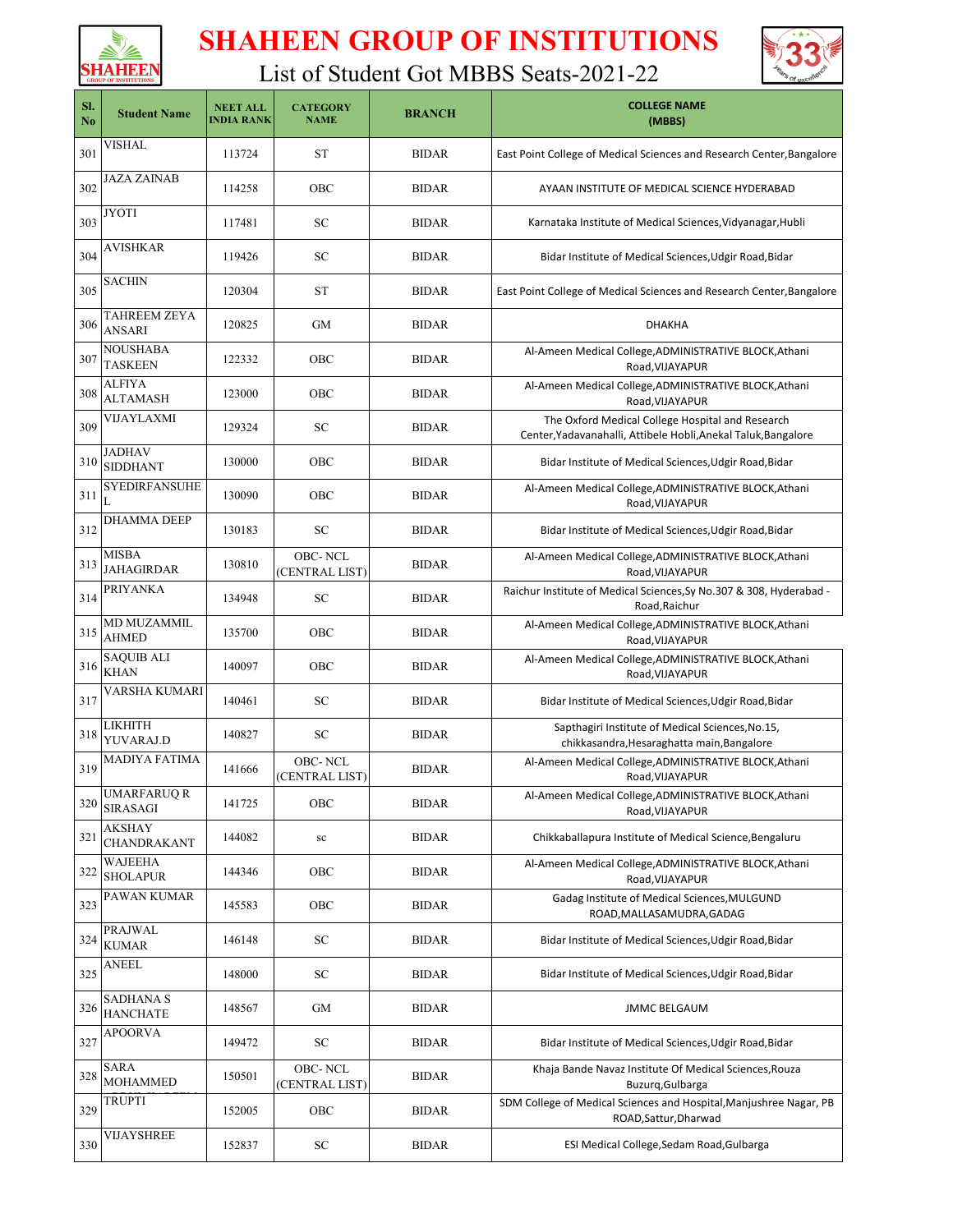



| SI.<br>N <sub>0</sub> | <b>Student Name</b>                      | <b>NEET ALL</b><br><b>INDIA RANK</b> | <b>CATEGORY</b><br><b>NAME</b>  | <b>BRANCH</b> | <b>COLLEGE NAME</b><br>(MBBS)                                                                           |
|-----------------------|------------------------------------------|--------------------------------------|---------------------------------|---------------|---------------------------------------------------------------------------------------------------------|
| 331                   | K PREKSHA                                | 152847                               | SC                              | <b>BIDAR</b>  | Bidar Institute of Medical Sciences, Udgir Road, Bidar                                                  |
| 332                   | AJAY KUMAR<br>ARJUN                      | 153286                               | SC                              | <b>BIDAR</b>  | Koppal Institute of Medical Sciences, GANGAVATI ROAD, KIDDIDAL<br>GATE, OPP DC OFFICE, KOPPAL           |
| 333                   | <b>JYOTI PATIL</b>                       | 153750                               | OBC                             | <b>BIDAR</b>  | Bidar Institute of Medical Sciences, Udgir Road, Bidar                                                  |
| 334                   | <b>SUDEEP</b>                            | 156382                               | <b>SC</b>                       | <b>BIDAR</b>  | Kodagu Institute of Medical Sciences, MADIKERI                                                          |
| 335                   | SAKSHI                                   | 156535                               | SC                              | <b>BIDAR</b>  | Mahadevappa Rampure Medical College, Mahadevappa Rampure<br>Marg, Sedam Road, Kalaburgi                 |
| 336                   | <b>SNEHA</b>                             | 158007                               | <b>OBC</b>                      | <b>BIDAR</b>  | Bidar Institute of Medical Sciences, Udgir Road, Bidar                                                  |
| 337                   | <b>ABDUL WASAY</b><br><b>MUSADDIQUE</b>  | 162382                               | <b>OBC</b>                      | <b>BIDAR</b>  | Al-Ameen Medical College, ADMINISTRATIVE BLOCK, Athani<br>Road, VIJAYAPUR                               |
| 338                   | GEETHA                                   | 162548                               | SC                              | <b>BIDAR</b>  | Bidar Institute of Medical Sciences, Udgir Road, Bidar                                                  |
| 339                   | <b>MOHAMMADFUR</b><br><b>QAN INDIKAR</b> | 163124                               | <b>OBC</b>                      | <b>BIDAR</b>  | Al-Ameen Medical College, ADMINISTRATIVE BLOCK, Athani<br>Road, VIJAYAPUR                               |
| 340                   | <b>AVINASH</b>                           | 163545                               | SC                              | <b>BIDAR</b>  | Koppal Institute of Medical Sciences, GANGAVATI ROAD, KIDDIDAL<br>GATE, OPP DC OFFICE, KOPPAL           |
| 341                   | MOHAMMAD<br><b>RIZWAN ANSARI</b>         | 164288                               | OBC-NCL<br>(CENTRAL LIST)       | <b>BIDAR</b>  | Al-Ameen Medical College, ADMINISTRATIVE BLOCK, Athani<br>Road, VIJAYAPUR                               |
| 342                   | <b>HARSHA</b><br><b>KATAKADOND</b>       | 165756                               | SC                              | <b>BIDAR</b>  | Dr. B.R. Ambedkar Medical College, Kadugondanahalli, Bangalore                                          |
| 343                   | <b>GANGANJALI</b>                        | 169267                               | SC                              | <b>BIDAR</b>  | Father Muller Institute of Med. Education & Research, Father Muller<br>Road, Kankanady, Mangalore       |
| 344                   | ASHISH LOKESH<br><b>RATHOD</b>           | 169621                               | SC                              | <b>BIDAR</b>  | S. Nijalingappa Medical College Research Centre, Navanagara, Bagalkot                                   |
| 345                   | <b>JUNAID PASHA</b>                      | 171299                               | <b>OBC</b>                      | <b>BIDAR</b>  | Al-Ameen Medical College, ADMINISTRATIVE BLOCK, Athani<br>Road, VIJAYAPUR                               |
| 346                   | KAVERI                                   | 173342                               | SC                              | <b>BIDAR</b>  | Navodaya Medical College, PB No.26, Navodaya Nagar, Mantralyam<br>Road, Raichur                         |
| 347                   | MUBASHIRA<br><b>AHMED</b>                | 174726                               | OBC                             | <b>BIDAR</b>  | Kanachur Institute of Medical Sciences and Research<br>Centre, UNIVERSITY ROAD, NATEKAL POST, MANGALORE |
| 348                   | <b>SANTOSH</b>                           | 176679                               | SC                              | <b>BIDAR</b>  | Navodaya Medical College, PB No.26, Navodaya Nagar, Mantralyam<br>Road, Raichur                         |
| 349                   | NISHI GANDHA                             | 177961                               | SC                              | <b>BIDAR</b>  | Jaya Jagadguru Murugharajendra Medical<br>College, Davangere, Davangere District                        |
| 350                   | SUSHMITHA                                | 179631                               | ${\rm SC}$                      | <b>BIDAR</b>  | Srinivasa Institute of Medical Research Center, Srinivas Nagar, Mukka,<br>Surathkal, Mangalore          |
| 351                   | <b>KARAN</b>                             | 180382                               | ${\rm SC}$                      | <b>BIDAR</b>  | S. Nijalingappa Medical College Research Centre, Navanagara, Bagalkot                                   |
| 352                   | MARIAM<br><b>INAYATULLAH</b>             | 180547                               | OBC-NCL<br>(CENTRAL LIST)       | <b>BIDAR</b>  | Kanachur Institute of Medical Sciences and Research<br>Centre, UNIVERSITY ROAD, NATEKAL POST, MANGALORE |
| 353                   | TIRTHANKESH                              | 181078                               | ${\rm SC}$                      | <b>BIDAR</b>  | M.S.Ramaiah Medical College, MSR Nagar, MSRIT<br>Post, Mathikere, Bangalore                             |
| 354                   | <b>MOHAMMED</b><br><b>AFFAN</b>          | 184211                               | OBC-NCL<br>(CENTRAL LIST)       | <b>BIDAR</b>  | Kanachur Institute of Medical Sciences and Research<br>Centre, UNIVERSITY ROAD, NATEKAL POST, MANGALORE |
| 355                   | FIRASATH MEHDI                           | 191993                               | OBC-NCL<br><b>CENTRAL LIST)</b> | <b>BIDAR</b>  | Kanachur Institute of Medical Sciences and Research<br>Centre, UNIVERSITY ROAD, NATEKAL POST, MANGALORE |
| 356                   | <b>CHETAN PANDU</b><br><b>RATHOD</b>     | 193834                               | ${\rm SC}$                      | <b>BIDAR</b>  | Dr. Chandramma Dayananda Sagar Institute of Medical<br>Education, Harohalli hobli, Ramanagara           |
| 357                   | HAJRA KHANAM                             | 194897                               | OBC                             | <b>BIDAR</b>  | Kanachur Institute of Medical Sciences and Research<br>Centre, UNIVERSITY ROAD, NATEKAL POST, MANGALORE |
| 358                   | <b>IKHLAS AHMAD</b><br><b>HATTIWALE</b>  | 199983                               | GM                              | <b>BIDAR</b>  | Kanachur Institute of Medical Sciences and Research<br>Centre, UNIVERSITY ROAD, NATEKAL POST, MANGALORE |
| 359                   | AYESHA<br><b>SIDDIQHA</b>                | 256325                               | OBC                             | <b>BIDAR</b>  | Khaja Bande Navaz Institute Of Medical Sciences, Rouza<br>Buzurq, Gulbarga                              |
| 360                   | <b>VISHAL</b>                            | 267106                               | <b>GM EWS</b>                   | <b>BIDAR</b>  | Dr. Chandramma Dayananda Sagar Institute of Medical<br>Education, Harohalli hobli, Ramanagara           |